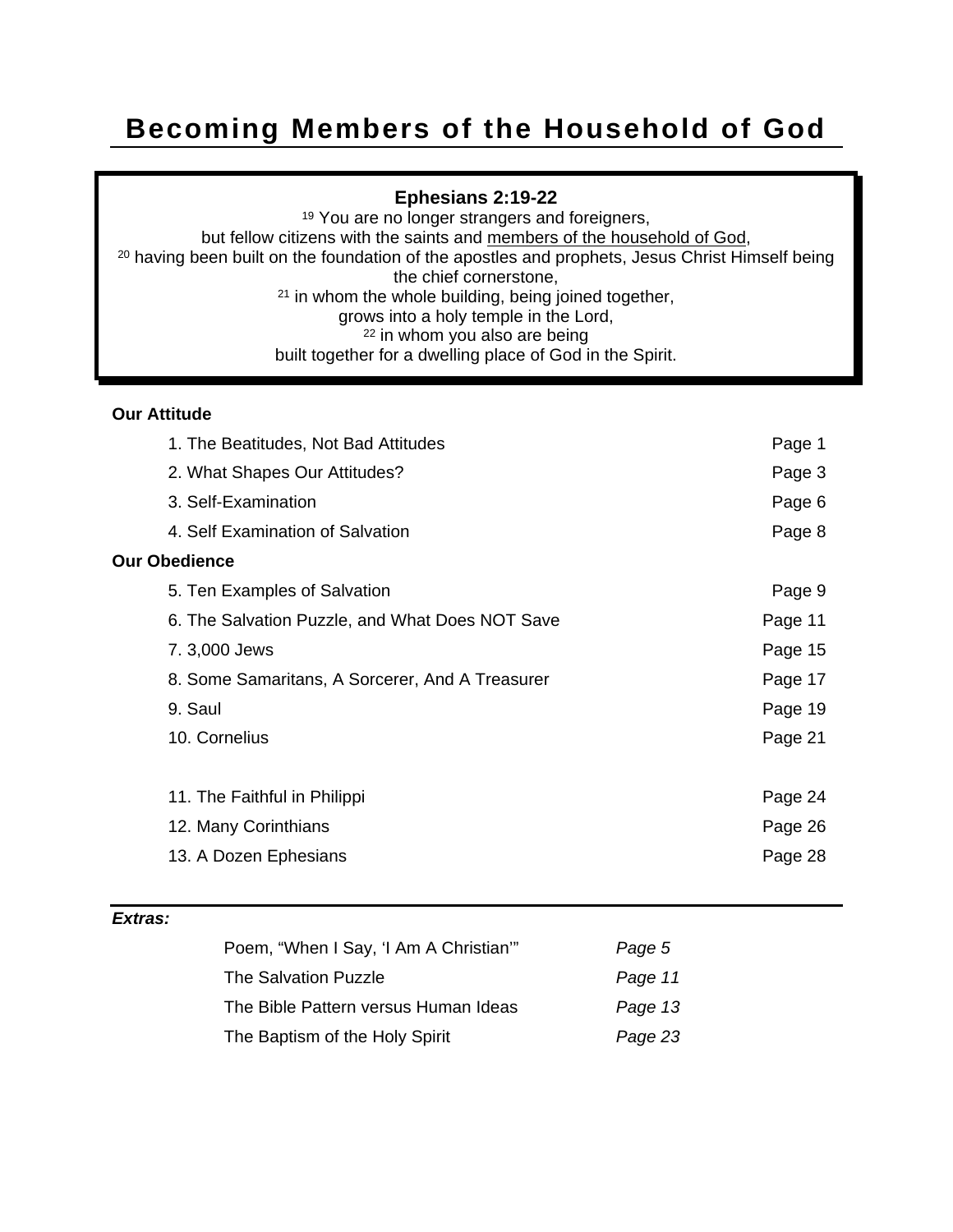# **Lesson 1: The Beatitudes, Not Bad Attitudes**

A beatitude is a pronouncement of blessing or happiness. The beatitudes of Jesus in **Matthew 5:3-12** say, "Blessed are . . . ." They could be translated, "Happy are those who . . . ."

There are two guiding principals at work in Jesus' beatitudes. Elements of

**1) The unexpected** - can't be understood from a human standpoint; must be approached from an inner, spiritual perspective, and sometimes with an eye to eternity

**2) The extreme –** His choice of wording for "poor" means "poverty-stricken", and "hunger and thirst" mean "starving to death and dying of thirst"; He says to "be *exceedingly* glad."

#### **Parables and passages that illustrate the beatitudes:**

*Poor in spirit* versus *mourning sin*: Pharisee and tax collector Luke 18:9-14

*Meek*: 2 sons in Matthew 21:28-32

*Hunger and thirst for righteousness*: Field and pearl of great price in Matthew 13:44-46

*Merciful*: Unforgiving servant in Matthew 18:21-35

*Pure in heart*: Opposite of the hypocritical Pharisees in Matthew 23

1) In **Matthew 5:3-12**, Jesus pronounces blessings on certain people. Match each type of person with a word or phrase that means the same. **a.** poor in spirit \_\_\_ sincere; genuine

| $d.$ POOL III SPIIII                   | SINGLE, GENTING                          |
|----------------------------------------|------------------------------------------|
| <b>b.</b> mourn                        | spreading love, esp. between God and man |
| c. meek                                | gentle; submissive                       |
| d. hunger and thirst for righteousness | hated by the ungodly                     |
| e. merciful                            | __ sorry for sin                         |
| f. pure in heart                       | seeking God's things                     |
| g. peacemakers                         | humble                                   |
|                                        |                                          |

- **h.** persecuted for righteousness' sake \_\_\_ compassionate
- 2) Now match each attitude (or action) with its *opposite*.

| a. poverty of spirit                        | One of the good old boys.                    |
|---------------------------------------------|----------------------------------------------|
| <b>b.</b> sorrow for sin                    | __ A bad influence; always causing trouble.  |
| c. meekness                                 | Never darkens the door of a church building. |
| d. hunger and thirst for righteousness      | Puts up a good front.                        |
| e. mercy                                    | Self-righteous; "God owes me salvation."     |
| f. purity of heart                          | ___ "We'll do it <i>my</i> way."             |
| g. peacemaking                              | _"I don't care who might get hurt."          |
| h. being persecuted for righteousness' sake | "Nobody's perfect."                          |
|                                             |                                              |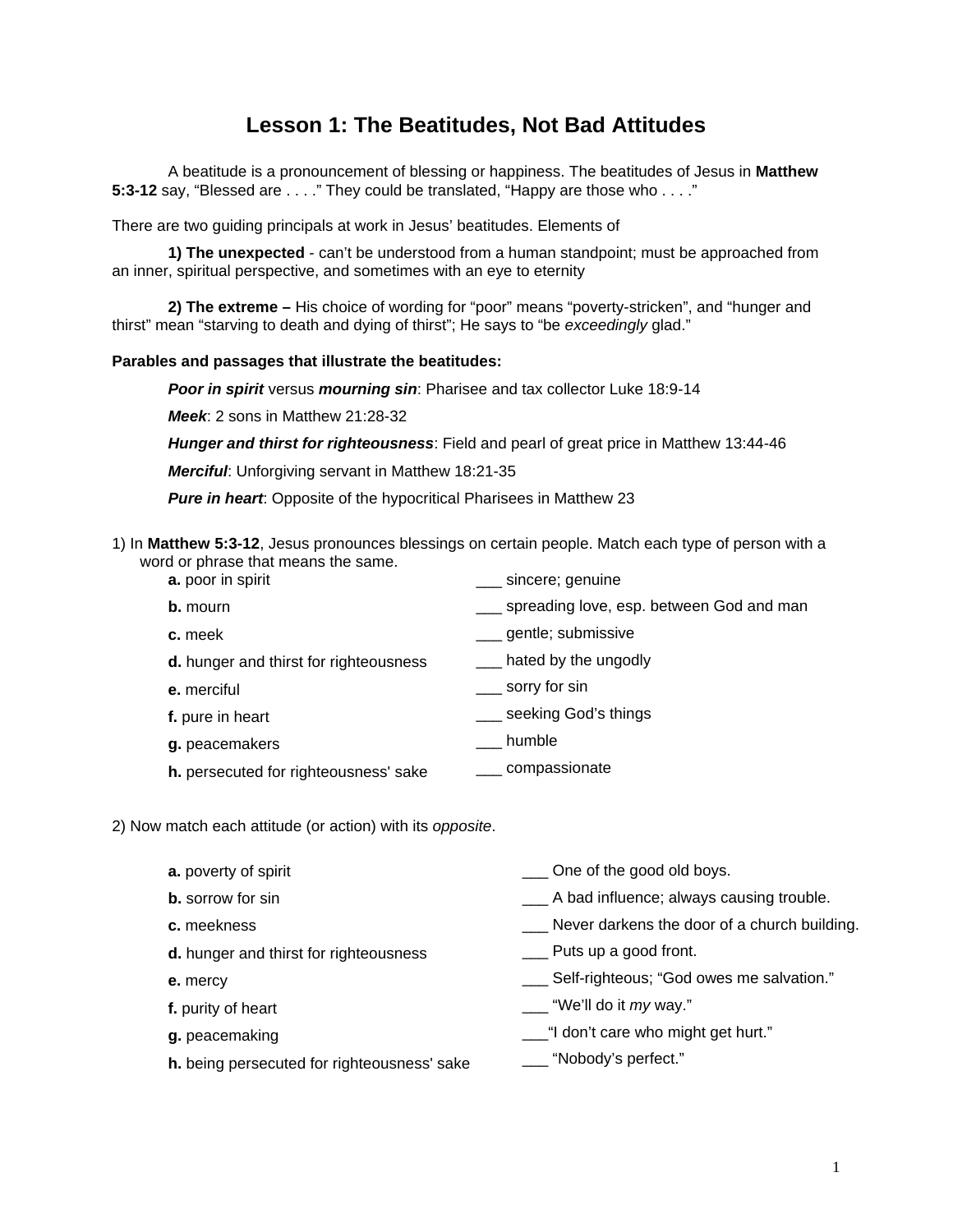3) Which beatitudes refer to our relationships with other people?

4) How will people likely treat us if we *don't* live up to Jesus' standards?

5) From **1 Peter 5:6**, what's the only sure way to be exalted by God?

6) In **Mark 10:35-37**, which basic attitude did James and John *not* have? **a.** love **b.** patience **c.** humility

- 7) In **Luke 9:62**, Jesus refers to our need for **a.** love **b.** diligence **c.** zeal
- 8) From **John 2:13-17**, what was the source of Jesus' zeal? *(Circle all that apply.)*  **a.** love for God **b.** cares of the world **c.** self-confidence **d.** mercy **e.** broad mindedness **f.** knowing right from wrong **g.** intolerance of sin
- 9) **From Matthew 22:36-40**, what two commands served as the basis for the entire Old Testament ("Law and the Prophets")? **a.** 
	- **b.**

10) Tell at least one of the beatitudes that fits with the following verses from **James chapter 4**:

| verse 7 -   | verse 8 -    |
|-------------|--------------|
| verse $9 -$ | verse $10 -$ |

#### 11) Read **2 Thessalonians 2:10-12.**

From **verse 10**, people are deceived and perish because they do not receive what?

From **verse 11**, who sends them strong delusion?

From **verse 12**, people are condemned because they do what instead of believing the truth?

- 12) What attitude is expressed, or what beatitude is followed, when someone
	- **a.** tries to hear God's word preached?
	- **b.** asks, "What must I do to be saved?"
	- **c.** believes in and trusts Jesus for salvation?
	- **d.** repents (or, turns from) his sins?
	- **e.** confesses Jesus as Lord?
	- **f.** is baptized for the remission of sins?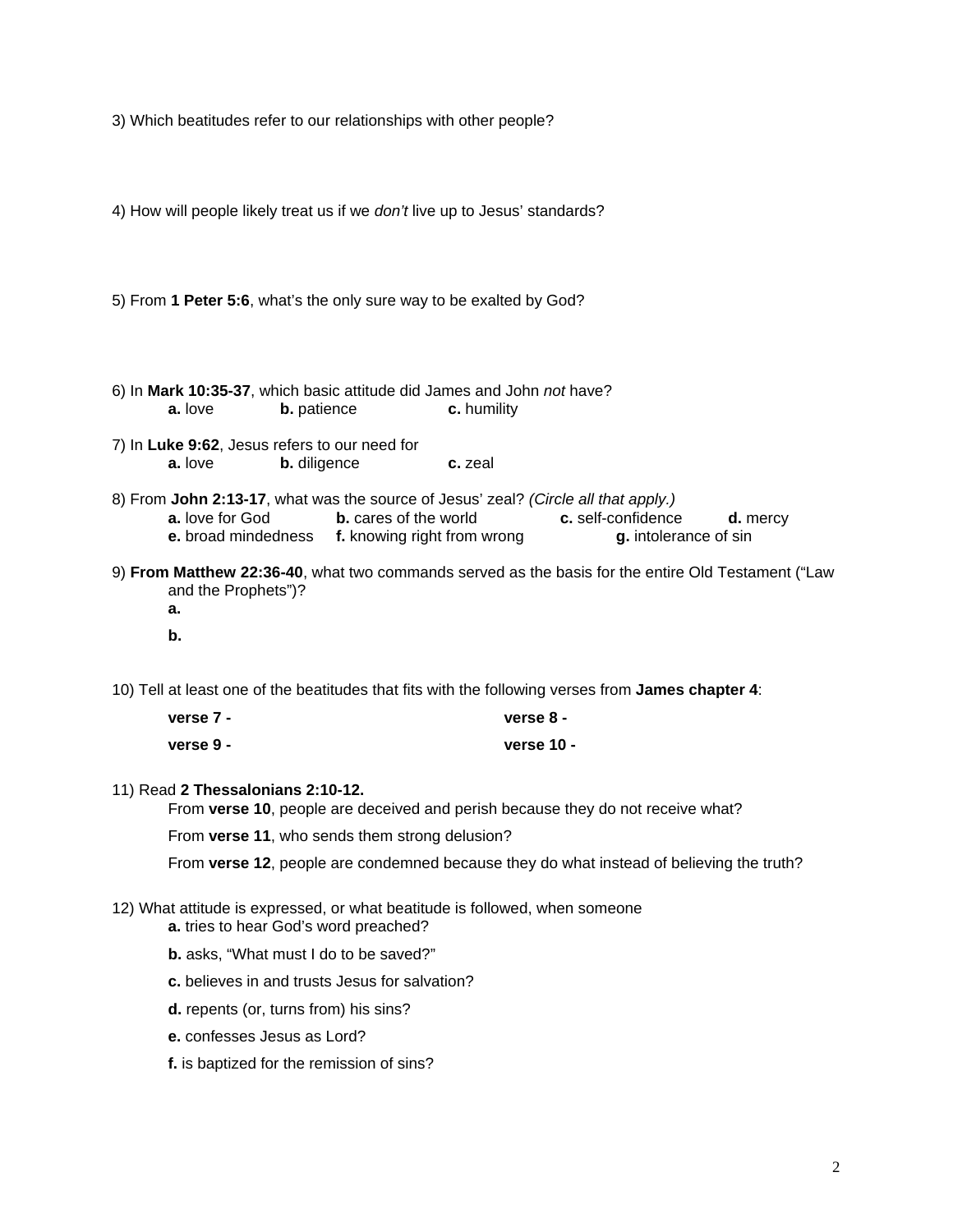### **Lesson 2: What Shapes Our Attitudes?**

Jesus said, "Judge not. . ." **(Matthew 7:1)**, but he also said, "Judge righteous judgment." **(John 7:24)** So when Jesus says, "Judge not. . .", we must look closely at the context. In the next few verses **(Matthew 7:6)**, Jesus tells us how to treat "dogs" and "swine", and it takes judgment to decide who they are. He also said we will know false prophets (i.e., be able to judge who they are) "by their fruits." So we may judge another person's *actions*, but we do *not* judge their *thoughts or motives* (because we can't know them unless the person tells us), and we never act as a judge of their soul.

 The beatitudes **(Matthew 5:3-12)** are pronouncements of blessings on people with certain attitudes. These attitudes don't simply appear by accident; they usually develop over time from a person's beliefs, circumstances in life and personality, and the process can be very complex. When we begin to appreciate just *how* complex it can be, we perhaps begin to understand why Jesus warned us not to judge another person's motives. Even actions (which we *must* judge) are *usually* a direct product of a person's attitudes. But beware! Even a person's actions may result from a disease or condition beyond his control such as Alzheimer's, brain injury, nervous breakdown, etc..

Notice a few examples of how our personality, circumstances and beliefs can work together to shape our attitudes, and how our attitudes in turn can drive our actions:

#### **Personality** → **Attitudes:**

Timid ("I hate confrontation")  $\rightarrow$  won't speak for the truth when in the minority

Restless  $\rightarrow$  wants change for the sake of change  $\rightarrow$  discontented with the services

Lazy  $\rightarrow$  helpless ("Somebody else will do it")

Self-conscious/shy  $\rightarrow$  avoids contact with brethren

Ambitious  $\rightarrow$  the church becomes an arena for power struggles and "politics"

Competitive/Intense  $\rightarrow$  every situation (including Bible study) becomes a contest

Perfectionist  $\rightarrow$  judgmental; overly critical of others

#### **Circumstances** → **Attitudes and beliefs:**

Poverty → materialism; self-conscious; Or, → "It's okay to steal" **(Proverbs 30:8-9)** 

Wealth → materialism; pride; Or, → ungodliness **(Proverbs 30:8-9)** 

A life on welfare  $\rightarrow$  selfishness ("The church (or, society) owes me. . .")

Too much education → intellectualism or humanism (**1 Corinthians 1:26-28)** 

Lack of education  $\rightarrow$  helpless; "The Scriptures are hard to understand"

Ignorance of the Scriptures  $\rightarrow$  helpless; "It's someone else's job to teach"; "Ask someone else"

 $\rightarrow$  angry responses or personal attacks to defend my beliefs

Splits in the family (or church) over religion  $\rightarrow$  bitterness; Or,  $\rightarrow$  won't "make a fuss" over the truth

An almost seared conscience → anger when discussing spiritual matters (e.g., Felix, **Acts 24:25**)

High public position → won't admit mistakes (e.g., Festus, **Acts 26:28**)

Suffered mistreatment (incl. religious deception)  $\rightarrow$  suspicious of everyone; belligerent; defensive Disappointed by a weak or hypocritical Christian  $\rightarrow$  avoids friendship; never lets self be vulnerable

 **Beliefs** → **Attitudes and personality:**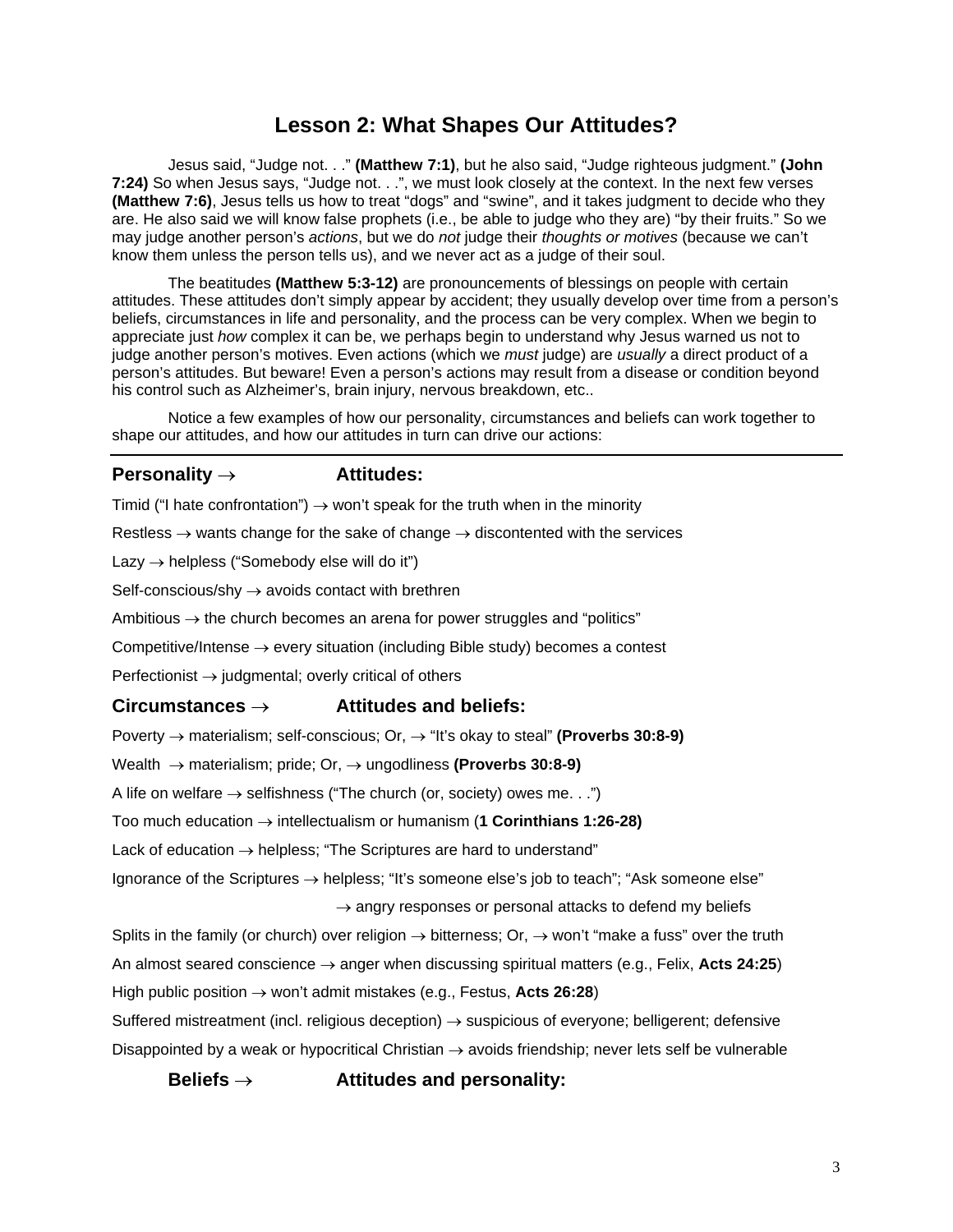"The Scriptures are hard to understand" → suspicious of all preachers Or, → "preacheritits" (*over*dependence on someone else's beliefs); "Let me ask my preacher";

"Everybody's going to heaven"  $\rightarrow$  broad minded; tolerant of, and unwilling to rebuke, sin

"God wouldn't send someone to Hell for that!" → moral compromise

#### **Attitudes** → **Actions:**

Unrepentant ("I'm fine the way I am.")  $\rightarrow$  unapproachable; no sorrow for sin; won't hear the gospel

Prideful ("We can do this *my* way or the *wrong* way.") → never yielding; unable to make peace

Closed minded ("Don't bother me with the facts")  $\rightarrow$  no growth

Vengeful ("I won't let him get away with that!")  $\rightarrow$  no meekness; no mercy

Selfish ("The church owes me. . .") → Always taking, never helping; ("Give, give!" **Proverbs 30:15**)

Before we fill too many pages with examples, let's focus on a few important lessons:

- **The same factor can have opposite effects.** (E.g., Difficulty understanding the Scriptures can make one person give up altogether on ever understanding God's will and can make another person attach himself to a preacher for explanations of every simple Bible verse. Sadly, some religions and some preachers encourage this.) "The same sun that melts butter hardens clay."
- **Opposite factors can have the same effect.** (E.g., Attitudes both of feeling *superior* to others and feeling *inferior* to others can tempt people to feel detached from the body of Christ, **1 Corinthians 12:12-27**)
- **Some factors keep reinforcing themselves.** (E.g., a lack of study→ ignorance of the Scriptures → lack of study)
- **Some factors work to a Christian's advantage; some don't.** Some people are naturally eager to help. They like to be around people, and they see the good in everyone. Going to church is easy and enjoyable for them. Other people are sour, backwards, critical of others, suspicious or selfish. Going to church is a dreaded chore and can even fuel their bad attitude. Think about **Hebrews 11:24-25** in this light. Try to consider others to stir up love and good works, and try to put aside thoughts that tempt us toward the wrong "manners".
- **We can control our beliefs.** We can choose to believe the Bible. . . or not. **(Romans 10:17)**
- **We can control our way of thinking.** For example, we can choose how to respond to trials. **(James 1:2-4)** When we get thrown down harder and harder in life, we can be like a wet rag or like a rubber ball - we can get flatter, or we can bounce that much higher.
- Within certain limits, **we can control our circumstances.** If we choose to marry, we can choose *whom* we (re-)marry. **(Matt. 19:1-12; 1 Corinthians 7)** Our choices can have a profound impact on our relationship with God as well as on our daily service to Him. Notice the terrible situation and its impact on God's people in **Ezra 9 and 10**. The ones opposing God's will (like Meshullam, **Ezra 10:15**) were those whose families had made the ungodly choices (even intermarrying with Tobiah's family! **Nehemiah 6:18**) For another example, we can choose to work or be lazy **(Proverbs 6:9-11; 2 Thessalonians 3:10-11)**. We may become poor, hungry "leeches" or we can become able to provide for ourselves and even able to share with others. **(Ephesians 4:28)**
- **We can control our attitudes.** After all, Jesus blesses people based largely on their attitudes. We can pray for good attitudes, and we can control our thoughts while we pray. For example, we can choose to trust God, or we can choose to doubt Him, **James 1:5-8**)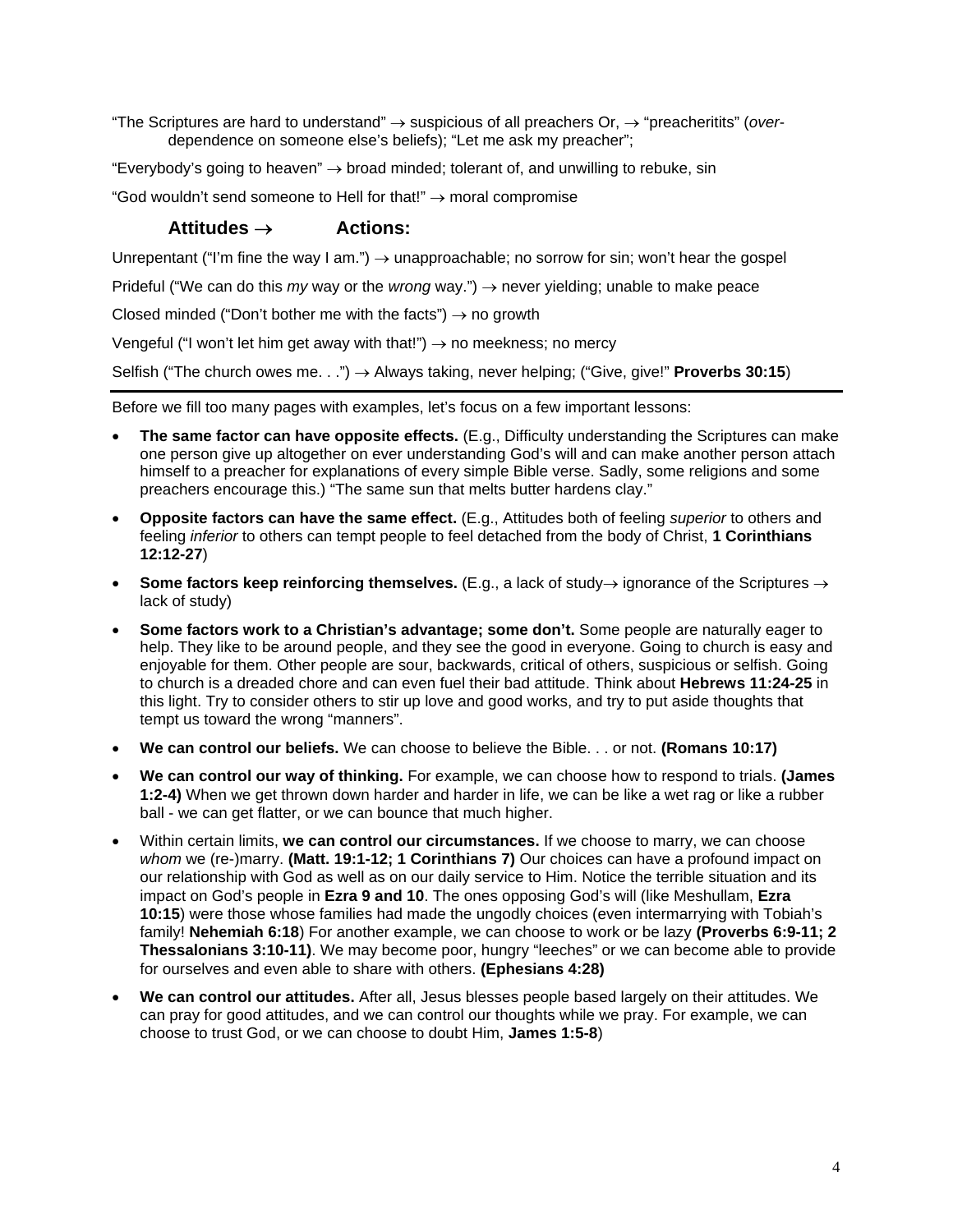# **When I Say, "I Am a Christian"**

When I say, "I am a Christian," I'm not shouting, "I am saved"; I'm whispering, "I get lost," That's why I chose this way.

When I say, "I am a Christian," I don't speak of this with pride; I'm confessing that I stumble And need someone to be my guide.

When I say, "I am a Christian," I'm not trying to be strong; I'm professing that I'm weak And pray for strength to carry on.

When I say, "I am a Christian," I'm not bragging of success; I'm admitting I have failed And cannot ever pay the debt.

When I say, "I am a Christian," I'm not claiming to be perfect; My flaws are too visible, But God believes I'm worth it.

When I say, "I am a Christian," I still feel the sting of pain; I have my share of heartaches Which is why I seek His name.

When I say, "I am a Christian," I do not wish to judge; I have no authority; I only know I'm loved.

by Carol Wimmer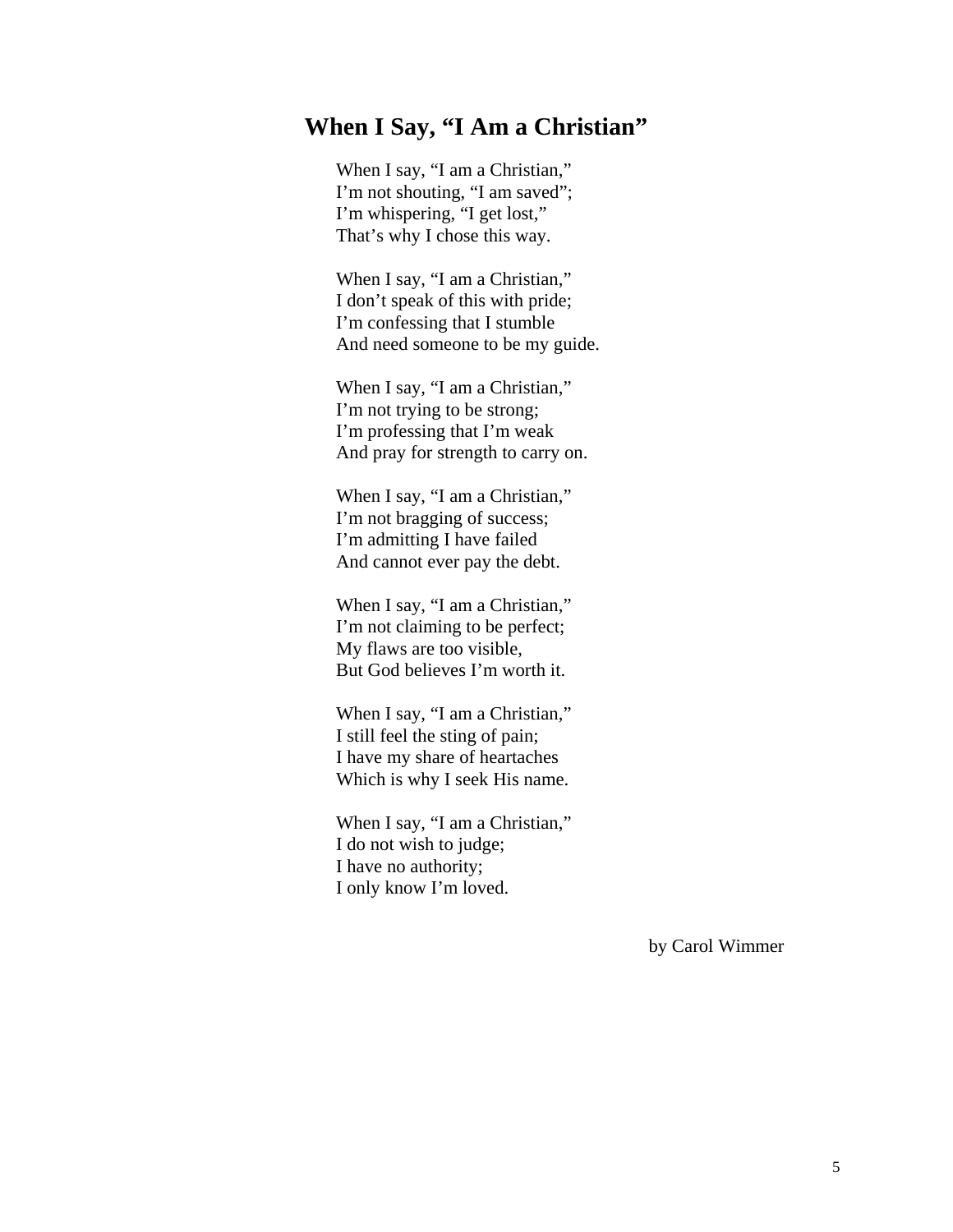### **Lesson 3: Self-Examination**

Examine yourselves as to whether you are in the faith. Test yourselves. Do you not know yourselves, that Jesus Christ is in you?—unless indeed you are disqualified. *2 Corinthians 13:5*

God's people have always been willing and even eager to make sure that they are right with God. Although self-examination is sobering and often painful, we must constantly watch ourselves to be on guard against sin. David meditated on his actions in light of God's word:

**Psalm 119:59** I thought about my ways, And turned my feet to Your testimonies.

**Psalm 19:12** Who can understand his errors? Cleanse me from secret faults.

Job asked for God's help in examining himself.

**Job 13:23** How many are my iniquities and sins? Make me know my transgression and my sin.

David also asked for God to examine him.

**Psalm 26:2** Examine me, O Lord, and prove me; Try my mind and my heart.

**Psalm 139:23** Search me, O God, and know my heart; Try me, and know my anxieties; **24** And see if there is any wicked way in me, And lead me in the way everlasting.

But in spite of David's good attitude (he was even called a man after God's own heart, **Acts 13:22**), David fell into a series of sins regarding Bathsheba. **(2 Samuel 11, 12)**

Jeremiah encouraged the Israelites in this way:

**Lamentations 3:40** Let us search out and examine our ways, And turn back to the LORD; **41** Let us lift our hearts and hands To God in heaven. **42** We have transgressed and rebelled. . .

So it's not enough to examine ourselves once, or just once in a while. Even *before we become* Christians, we examine ourselves and realize that we are lost. *In the process of becoming* Christians, we turn away from our sins, that is, we repent. Once we *are* Christians, we will still sin, and so we will still need to repent from time to time.

**1 John 1:8** If we say that we have no sin, we deceive ourselves, and the truth is not in us. **9** If we confess our sins, He is faithful and just to forgive us our sins and to cleanse us from all unrighteousness. **10** If we say that we have not sinned, we make Him a liar, and His word is not in us.

**2:1** My little children, these things I write to you, so that you may not sin. And if anyone sins, we have an Advocate with the Father, Jesus Christ the righteous. **2** And He Himself is the propitiation for our sins, and not for ours only but also for the whole world.

Notice, also, the example of Simon. After he became a Christian, he sinned and was told to "Repent therefore of this your wickedness, and pray God if perhaps the thought of your heart may be forgiven you." **(Acts 8:22)**

Christians are told to examine themselves every time they take the Lord's Supper.

**1 Corinthians 11:27** Therefore whoever eats this bread or drinks this cup of the Lord in an unworthy manner will be guilty of the body and blood of the Lord. **28** But let a man examine himself, and so let him eat of the bread and drink of the cup. **29** For he who eats and drinks in an unworthy manner eats and drinks judgment to himself, not discerning the Lord's body. **30** For this reason many are weak and sick among you, and many sleep. **31** For if we would judge ourselves, we would not be judged. **32** But when we are judged, we are chastened by the Lord, that we may not be condemned with the world.

Even when we seek to help others throw off their burden of sin, we are expected to examine ourselves and monitor both our attitude and our actions.

**Galatians 6:1** Brethren, if a man is overtaken in any trespass, you who are spiritual restore such a one in a spirit of gentleness, considering yourself lest you also be tempted. 2 Bear one another's burdens, and so fulfill the law of Christ. 3 For if anyone thinks himself to be something, when he is nothing, he deceives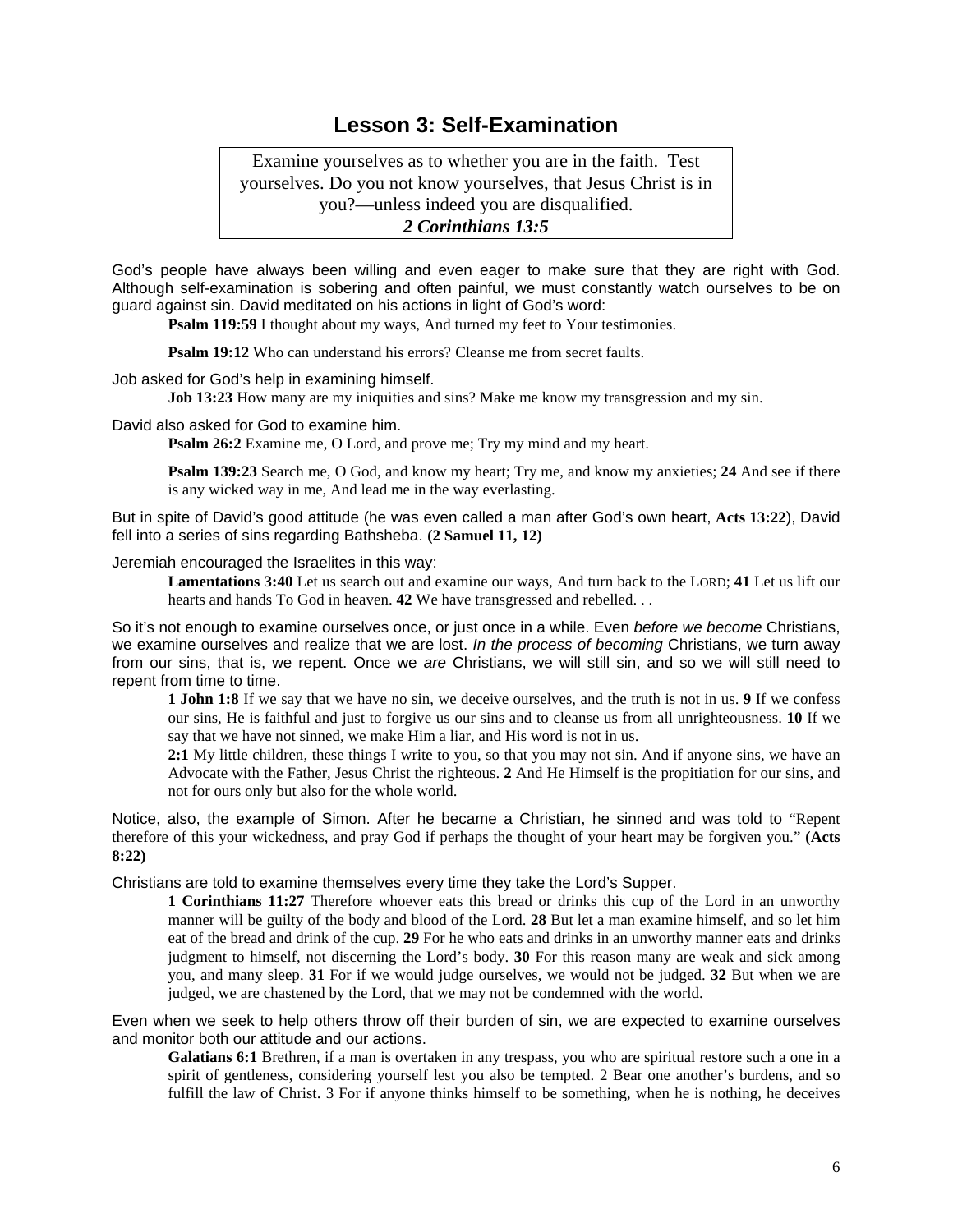himself. 4 But let each one examine his own work, and then he will have rejoicing in himself alone, and not in another. 5 For each one shall bear his own load.

In the next few lessons, we will examine what we have (or have not) done in order to become Christians. We will question our salvation and compare it to the pattern revealed in God's word. This is part of what Paul means when he says,

**2 Corinthians 13:5** Examine yourselves as to whether you are in the faith. Test yourselves. Do you not know yourselves, that Jesus Christ is in you?—unless indeed you are disqualified.

We must examine ourselves and be willing to question what we believe if we expect those people with whom we study to examine *them*selves. Truth does not fear investigation. The only thing that will suffer from honest investigation is error. In fact, consider the example of the apostle Paul himself. He was "formerly a blasphemer, a persecutor, and an insolent man" before he became a Christian -- while he was "ignorant" of God's will. **(1 Timothy 1:12-13)** Ironically, he thought he serving God when he was persecuting Christians.

**Acts 26:9** "Indeed, I myself thought I must do many things contrary to the name of Jesus of Nazareth. **10**  "This I also did in Jerusalem, and many of the saints I shut up in prison, having received authority from the chief priests; and when they were put to death, I cast my vote against them. **11** "And I punished them often in every synagogue and compelled them to blaspheme; and being exceedingly enraged against them, I persecuted them even to foreign cities."

Paul even stated once that he had always lived according to his conscience. **(Acts 23:1)** This was unbelievable to the Jews because Paul had made a 180° turn-around in his life. Unfortunately, if we are misled or misinformed, our conscience will only push us farther into error, allowing us, like Paul, to continue in our ignorance. When we learn the truth, we might have to change our beliefs, or change our ways, or even, like Paul, change religions. Thanks to God's mercy, Paul had a chance to examine himself in light of the truth, and he turned from his misguided service to God and became a wonderful instrument of God.

There are several interesting examples of patterns that appear in the Bible. God gave a *pattern* to Noah for building the ark **(Genesis 14-22)**. He gave a *pattern* to Moses for building the tabernacle **(Exodus 25:9, 40; 26:30)**. He has given us a *pattern* for Christian living **(Philippians 3:17; 2 Timothy 1:13)**. He has also given us a pattern to follow for being saved in the first place! This pattern is seen clearly by studying every example of conversion to Christ.

We must be careful to look for the right examples. In other words, let's not look in the Old Testament, before Jesus died, expecting to find someone becoming a Christian. The same goes for the example of the thief on the cross. He died before Christ was raised from the dead and before Jesus told his apostles what to go and preach. (**Matthew 28:18-20; Mark 16:15-16**) So we look for examples of people being converted *after the resurrection*. We find 10 such examples, all in the book of Acts. There are many passages about salvation in the books of Romans through Revelation, but keep in mind that those books (or "letters", or "epistles") were written to people who were already Christians.

As in the ten examples (which we will study in the coming lessons), everyone's salvation will be *different* in how they learned about Christ, in what obstacles they had to overcome and exactly where they were in terms of spiritual development when they were saved. But everyone's salvation will be the *same* in how they obeyed Jesus' instructions. **(Mark 16:16)** 

Then as we read further in the New Testament, we also see that the examples of the apostles who worked with all the churches make up a pattern for us to follow in terms of both the worship and the work of the church. May God bless us all as we begin seeing these patterns for us in God's word.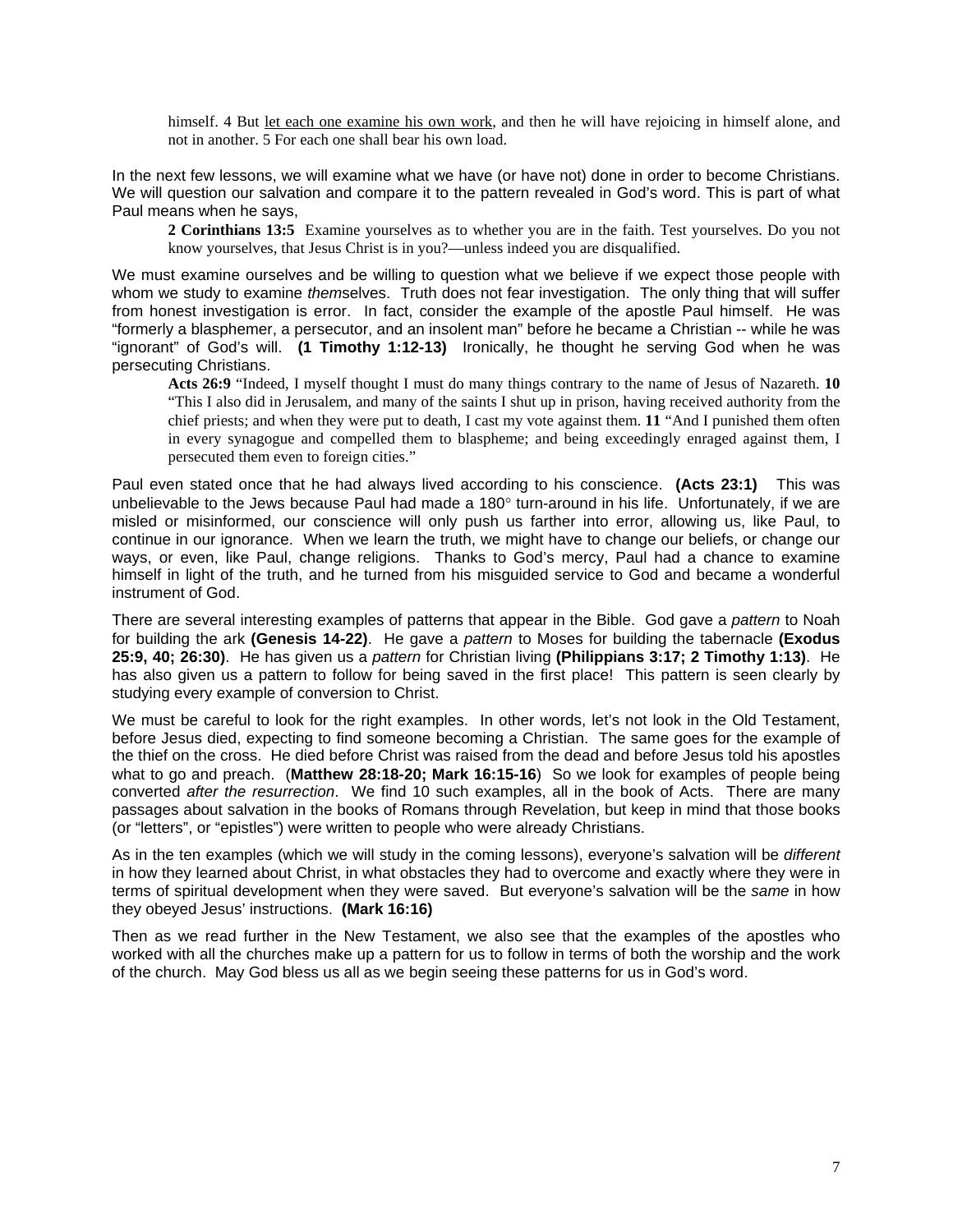# **Lesson 4: Self Examination of Salvation**

*Please answer these questions about your own personal, religious experience.* 

1) Have you ever been saved? Yes No

2) If so, when? (Give date and time as closely as possible.)

3) What were you thinking at that time that caused you to want to be saved?

4) What did you have to do to be saved?

| 5) Did you pray for salvation?  | Yes | N٥  |
|---------------------------------|-----|-----|
| 6) Have you ever been baptized? | Yes | No. |

7) If so, why?

8) What does baptism do for a saved person?

9) What does prayer do for an unsaved person?

10) How do you know you're saved?

11) What would you teach someone to do if they wanted to be saved, and what Bible verses would you use?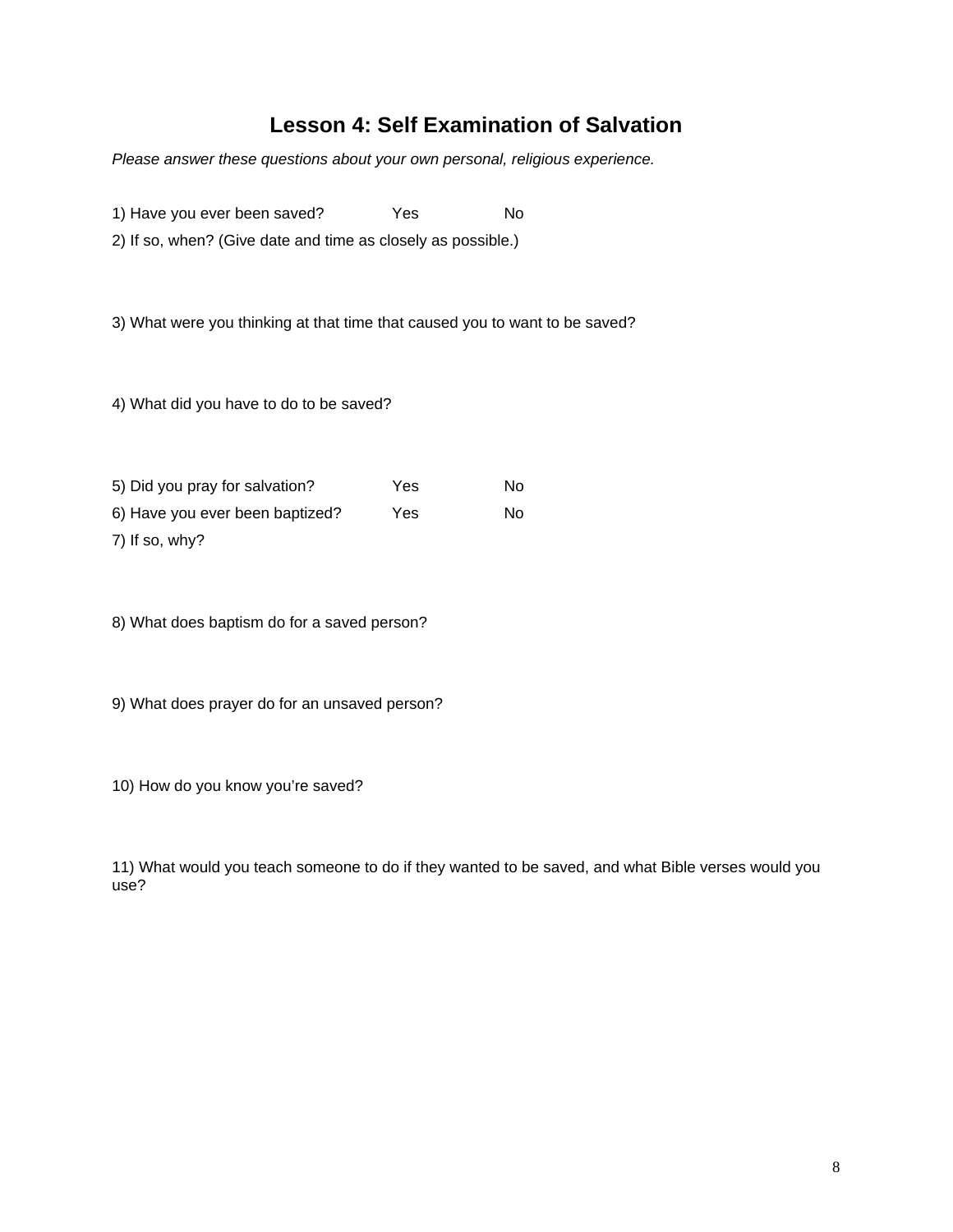

# **Lesson 5: Ten Examples of Salvation**

**IMPORTANT:** Before you work on this page, *write down* answers to the questions on the previous page. This will greatly help your later study.

- In **Acts 3:19**, Peter preached, "Repent and be converted, that your sins may be blotted out, so that times of refreshing may come from the presence of the Lord." We know various details of 10 stories of conversion in the book of Acts. These 10 stories are the *only Bible examples* (after Jesus was raised from the dead) that show what people did in response to gospel preaching. Many other passages teach *about* being saved, but these are the only detailed examples of people actually *doing* it. Many passages also speak to people who are already Christians, telling them how to *stay* saved and how to grow as Christians, but these 10 stories are the only examples of *non-Christians becoming Christians*.
- We see a desire for the truth, open-minded reception of the gospel message, eagerness and humility in obeying what they were told to do, and joy after doing it. Because of their good attitudes and based on their new-found faith, the people in these examples took obedient action in order to become Christians. Some of the stories tell what the people did afterwards, but most stories end as soon as the people become Christians.
- In each case, the people heard the gospel being preached and were saved, and the passages that say so have already been filled in for you on the grid. For each of the other actions given in this grid (Believed, Repented, Confessed, Were Baptized), list the verse that mentions it.
	- You may have to make some logical assumptions. For example, Peter told the Jews to repent **(Acts 2:38)**, so when they followed his other instructions **(Acts 2:41)**, we can assume they also repented. (In fact, we draw the logical conclusion from **Mark 16:16** in order to know that some of the people were saved.)
	- When you finish, some of the spaces will be blank because the text simply doesn't mention every action in every example, but you will still see a pattern that matches what Jesus said in Mark 16:16. It is this very pattern, given 10 times, that answers, "What must I do to be saved?"

| Heard the gospel                   | <b>Believed</b> | Repented | Confessed | Were Baptized | Result                                    |
|------------------------------------|-----------------|----------|-----------|---------------|-------------------------------------------|
| <b>3000 Jews</b><br>$2:1 - 47$     |                 |          |           |               | <b>Sins remitted</b><br>Acts 2:38, 41, 47 |
| <b>Samaritans</b><br>$8:5-12$      |                 |          |           |               | Saved<br>Mark 16:16                       |
| Simon<br>8:13                      |                 |          |           |               | Saved<br>Mark 16:16                       |
| Ethiopian<br>8:26-40               |                 |          |           |               | Rejoiced<br>Acts 8:39                     |
| Saul<br>$9:1-18$ ; 22:1-16         |                 |          |           |               | Sins washed away<br>Acts 22:16            |
| <b>Cornelius</b><br>$10:1 - 11:18$ |                 |          |           |               | <b>Saved</b><br>Acts 11:14                |
| Lydia<br>16:14-15                  |                 |          |           |               | Saved<br>Acts 16:14, 15                   |
| <b>Jailer</b><br>16:25-34          |                 |          |           |               | <b>Rejoiced greatly</b><br>Acts 16:34     |
| <b>Corinthians</b><br>18:8         |                 |          |           |               | <b>Washed/Saved</b><br>1 Cor. 6:11; 15:2  |
| <b>Ephesians</b><br>$19:1 - 7$     |                 |          |           |               | Redeemed/Saved<br>Eph. 1:7; 2:8           |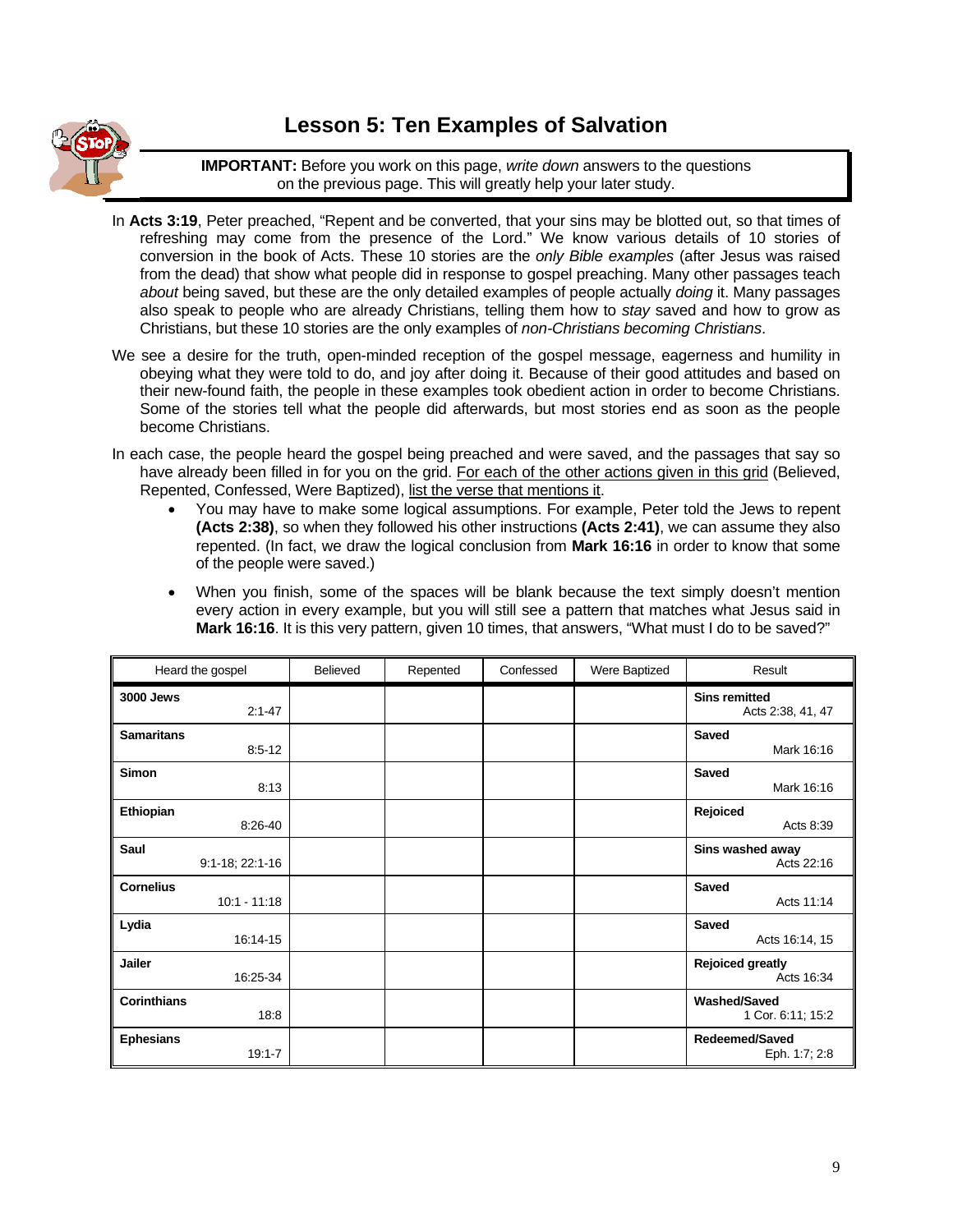#### **Match the lesson to the example(s) from the book of Acts.**

| The method of baptism is immersion.                                                     | a. 3000 Jews         | $2:1 - 47$      |
|-----------------------------------------------------------------------------------------|----------------------|-----------------|
| It's water baptism, not Holy Spirit baptism, that saves.                                | <b>b.</b> Samaritans | $8:5 - 12$      |
| Baptism is "for the remission (or, forgiveness) of sins."                               | c. Simon             | 8:13            |
| Baptism is how a person washes away his sins, while calling on the<br>name of the Lord. | d. Ethiopian         | 8:26-40         |
| A personal miracle or vision won't substitute for hearing the word of                   | e. Saul              | 9:1-18; 22:1-16 |
| God. (2 examples)                                                                       | f. Cornelius         | $10:1 - 11:18$  |
| Some people need to be rebaptized.                                                      |                      |                 |
| Christ can be preached from the Old Testament. (2 examples)                             | g. Lydia             | 16:14-15        |
| Evil, immoral people can be saved. (2 examples)                                         | h. Jailer            | 16:25-34        |
| Even good, prayerful people need to be saved. (2 examples)                              | I. Corinthians       | 18:8            |
| Even 3 days' worth of a believing sinner's prayer won't wash away<br>sin.               | j. Ephesians         | $19:1 - 7$      |
| The need for baptism is urgent. (3 examples)                                            |                      |                 |
| Baptism brings great joy to the obedient believer. (2 examples)                         |                      |                 |
| Some people need to change religions. (2 examples)                                      |                      |                 |
|                                                                                         |                      |                 |

L It matters why you're baptized. (2 examples)

#### **Match the following passages to the teachings about baptism.**

| Baptism makes disciples.                                                        | a. Matt. 28:18-20 |
|---------------------------------------------------------------------------------|-------------------|
| When we are baptized into Christ, we put on Christ.                             | $b.$ Rom. $6:3-4$ |
| Baptism saves us like water saved Noah.                                         | c. Gal. 3:27      |
| The church is cleansed by the washing of water with the (power of<br>the) word. | d. Eph. 4:5       |
|                                                                                 | e. Eph. 5:26      |
| Baptism is the cutting off the old man of sin.                                  | f. Col. 2:11-13   |
| Baptism is a burial and a resurrection to a newness of life.                    | g. Titus 3:5      |
| There is only one baptism.                                                      | h. 1 Pet. 3:21    |
| Baptism is an appeal for a clean conscience to God.                             |                   |
| There is a washing of regeneration that is different from the                   |                   |

renewal of the Holy Spirit.

# **Other Lessons from the 10 Examples in Acts**

- 1) What a Christian should do when he sins **Acts 8:22**; Notice Simon's condition in **Acts 8:13- 24**. He was saved! "Once Saved, Always Saved"
- 2) Miraculous gifts of the Holy Spirit could only be passed on by the hands of an apostle **Acts 8:12-18**;
- 3) Christians need, and naturally seek, each other's company **Acts 16:15**.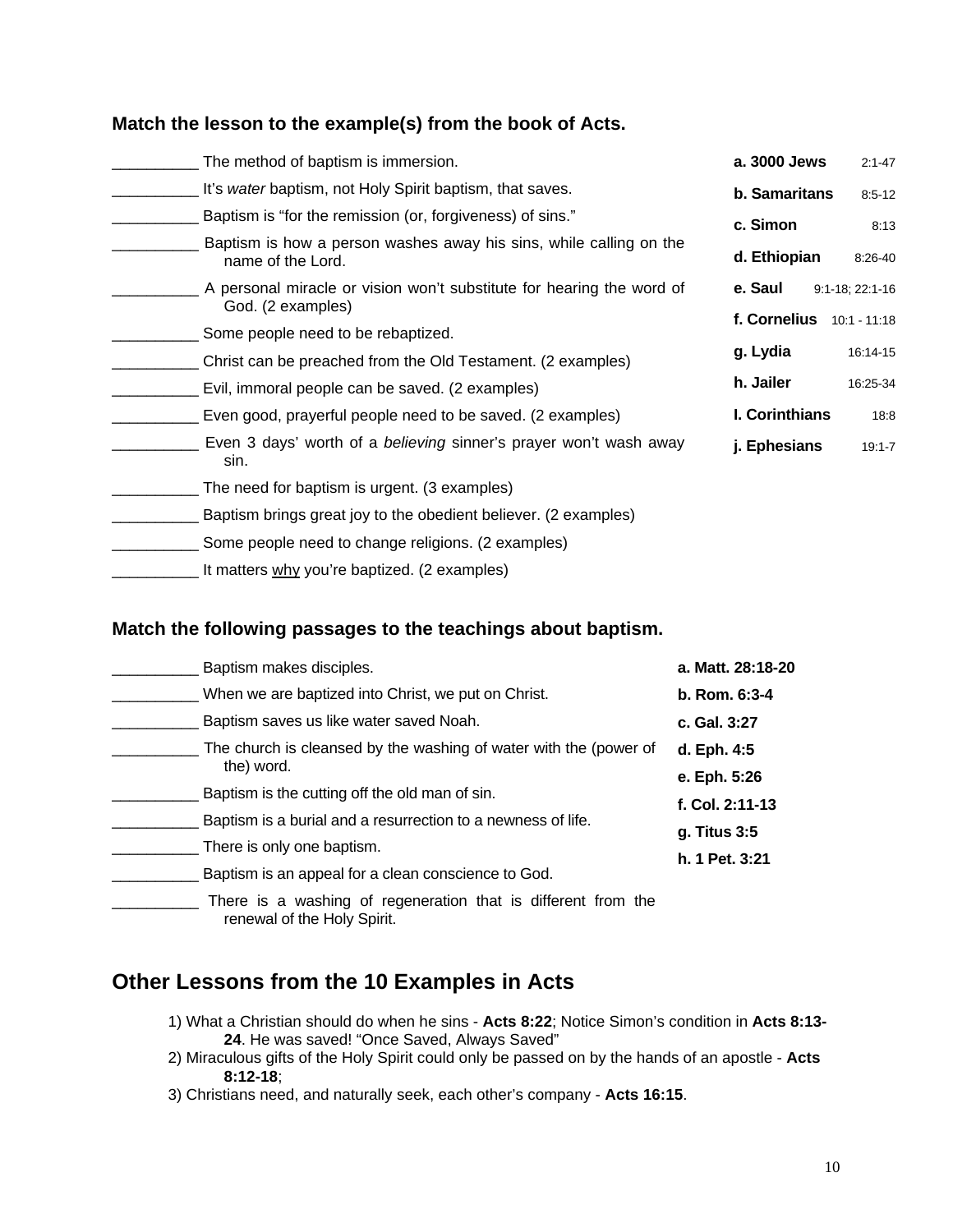# **Lesson 6: The Salvation Puzzle**

| Who/What saves a man?                                                                        | Who/What does not save a man?                                                                                                                                                                                                                                        |
|----------------------------------------------------------------------------------------------|----------------------------------------------------------------------------------------------------------------------------------------------------------------------------------------------------------------------------------------------------------------------|
| <b>The Holy Spirit</b><br>$\bullet$<br>Renewal                                               | <b>Anyone/Anything else</b><br>$\bullet$<br>Other Saviors (John 14:6; Acts 4:12)                                                                                                                                                                                     |
| <b>Titus 3:3-7</b>                                                                           | Other men (2 Cor. 5:10)                                                                                                                                                                                                                                              |
| <b>The Father</b><br>$\bullet$                                                               | Ceremony (Naaman, 2 Kings 5)                                                                                                                                                                                                                                         |
| Love                                                                                         | The preacher (1 Cor. 1:12-15)                                                                                                                                                                                                                                        |
| Kindness<br>Mercy<br>Grace<br>Ephesians 2:1-10<br><b>Titus 3:3-7</b>                         | A personal miracle<br>Saul still had sins to wash away, Acts 9:3-6, 12, 22:16<br>Cornelius was told to call a preacher, Acts 10:3-6<br>Holy Spirit baptism didn't save Cornelius, Acts 10:44-48<br>The Scriptures should've convinced the rich man,<br>Luke 16:29-31 |
| <b>The Son</b><br>His life and death<br>Matthew 1:21<br>1 Tim 1:15<br><b>Romans 5:9-10</b>   | The "wrong" baptism<br>Not in Jesus' name, Acts 19:1-7<br>Not a believer, such as infants, Mark 16:16<br>Not immersion, Acts 8:38; John 3:23<br>Works of righteousness, Ephesians 2:8-9                                                                              |
| The gospel<br>1 Corinthians 15:1-5<br>Romans 1:16<br><b>James 1:21</b>                       | <b>Anything less</b><br>Some people's "salvation" is like a jigsaw puzzle with pieces<br>missing.                                                                                                                                                                    |
| The man himself<br>Attitudes<br>Matthew 5:3-6<br><b>James 4:8-10</b><br>2 Thessalonians 2:10 | Anything only<br>٠<br>Faith (James 2:24, ". not by faith only")<br>Calling on the Lord (Matthew 7:21 mentions obedience, too.)<br>Grace (Ephesians 2:8-9 speaks of grace and faith.)                                                                                 |
| Faith                                                                                        | Confession (Romans 10:9-10 lists confession and faith.)                                                                                                                                                                                                              |
| <b>John 3:16</b>                                                                             | Baptism (All "baptism" passages tell of faith's importance.)                                                                                                                                                                                                         |
| Acts 16:31<br>Obedience                                                                      | Sincerity (Saul, Acts 26:9-11; 23:1; 1 Tim. 1:12-13, was<br>sincerely wrong.)                                                                                                                                                                                        |
| Hebrews 5:9<br>2 Thessalonians 1:8<br>Romans 6:17                                            | Prayer (Saul of Tarsus, Acts 9:11-12; 22:16: "Arise and be<br>baptized and wash away your sins")                                                                                                                                                                     |
| 1 Peter 1:22<br>Repentance - Acts 17:30<br>Confession - Romans 10:9                          | Illustration: Jericho - Joshua 6: God's grace and the people's<br>faithful obedience caused the walls to fall.                                                                                                                                                       |
| Calling upon the name of<br>the Lord - Acts 2:21<br>Baptism - Mark 16:16                     | <b>Illustration:</b> A burning house: What saves a man? The water,<br>the hose, the firemen, or the neighbor who called "911"?<br>Answer: All of the above!                                                                                                          |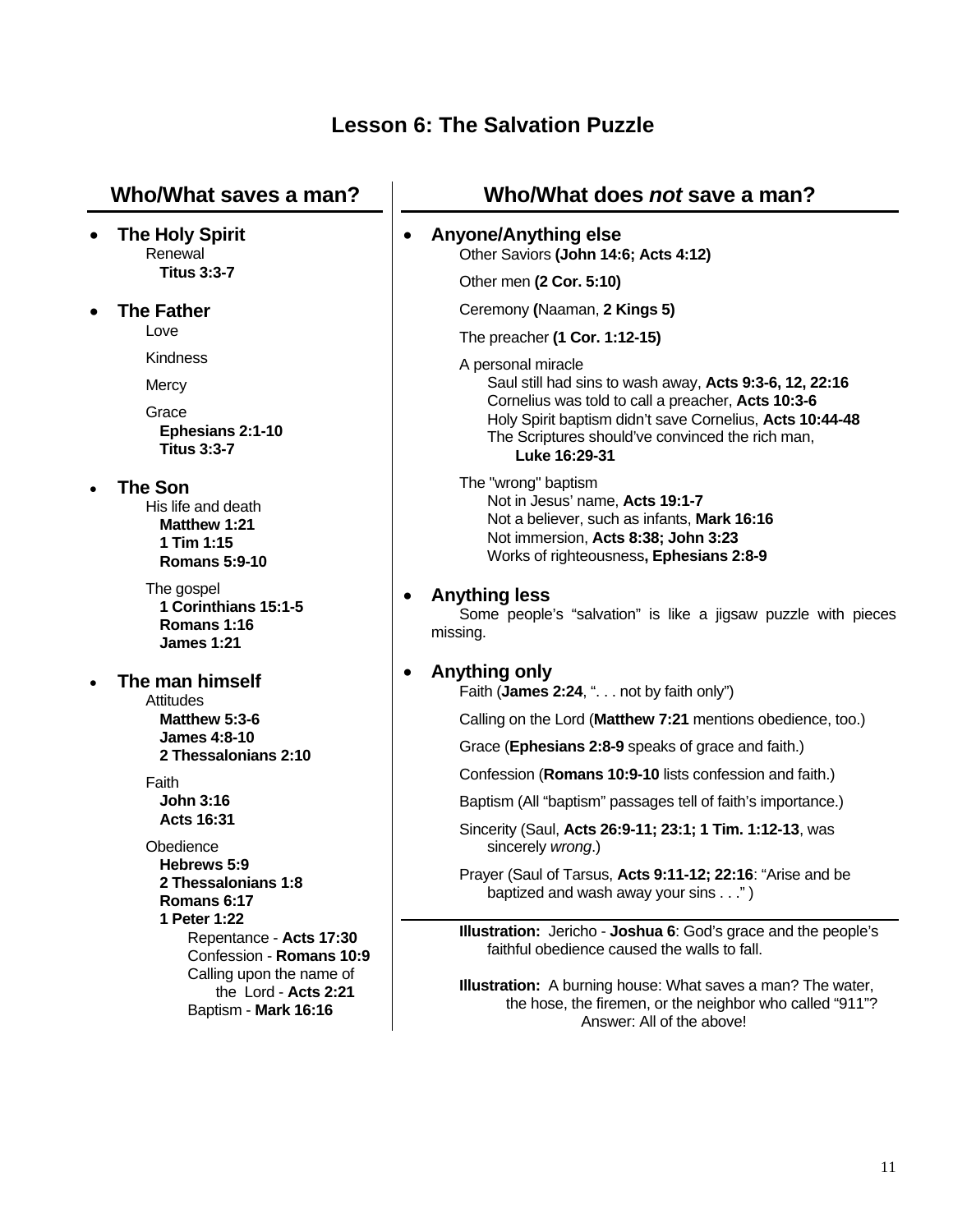# **Who/What does** *not* **save a man?**

# • **Anyone/Anything else**

Other Saviors **(John 14:6; Acts 4:12)** 

Other men **(2 Corinthians 5:10)** 

Ceremony **(**Naaman, **2 Kings 5)** 

The preacher **(1 Corinthians 1:12-15)** 

A personal miracle

Saul still had sins to wash away, **Acts 9:3-6, 12, 22:16** Cornelius was told to call a preacher, **Acts 10:3-6** Holy Spirit baptism didn't save Cornelius, **Acts 10:44-48**  The Scriptures should've convinced the rich man, **Luke 16:29-31**

### The "wrong" baptism

Not in Jesus' name, **Acts 19:1-7**  Not a believer, such as infants, **Mark 16:16** Not immersion, **Acts 8:38; John 3:23**  Works of righteousness**, Ephesians 2:8-9** 

# • **Anything less**

Some people's "salvation" is like a jigsaw puzzle with pieces missing.

# • **Anything only**

Faith (**James 2:24**, ". . . not by faith only")

Calling on the Lord (**Matthew 7:21** mentions obedience, too.)

Grace (**Ephesians 2:8-9** speaks of grace and faith.)

Confession (**Romans 10:9-10** lists confession and faith.)

Baptism (All "baptism" passages tell of faith's importance.)

Sincerity (Saul, **Acts 26:9-11; 23:1; 1 Timothy 1:12-13**, was sincerely *wrong*.)

Prayer (Saul of Tarsus, **Acts 9:11-12; 22:16**: After three days of praying while fasting, he was told, "Arise and be baptized and wash away your sins . . .")

# **Two Illustrations:**

 Jericho (**Joshua 6)**: God's grace and the people's faithful obedience made the walls fall.

 **A burning house:** *What saves a man?* The water, the hose, the firemen, or the neighbor who calls "911"? *Answer*: All of the above!

**The Bible Pattern versus Human Ideas**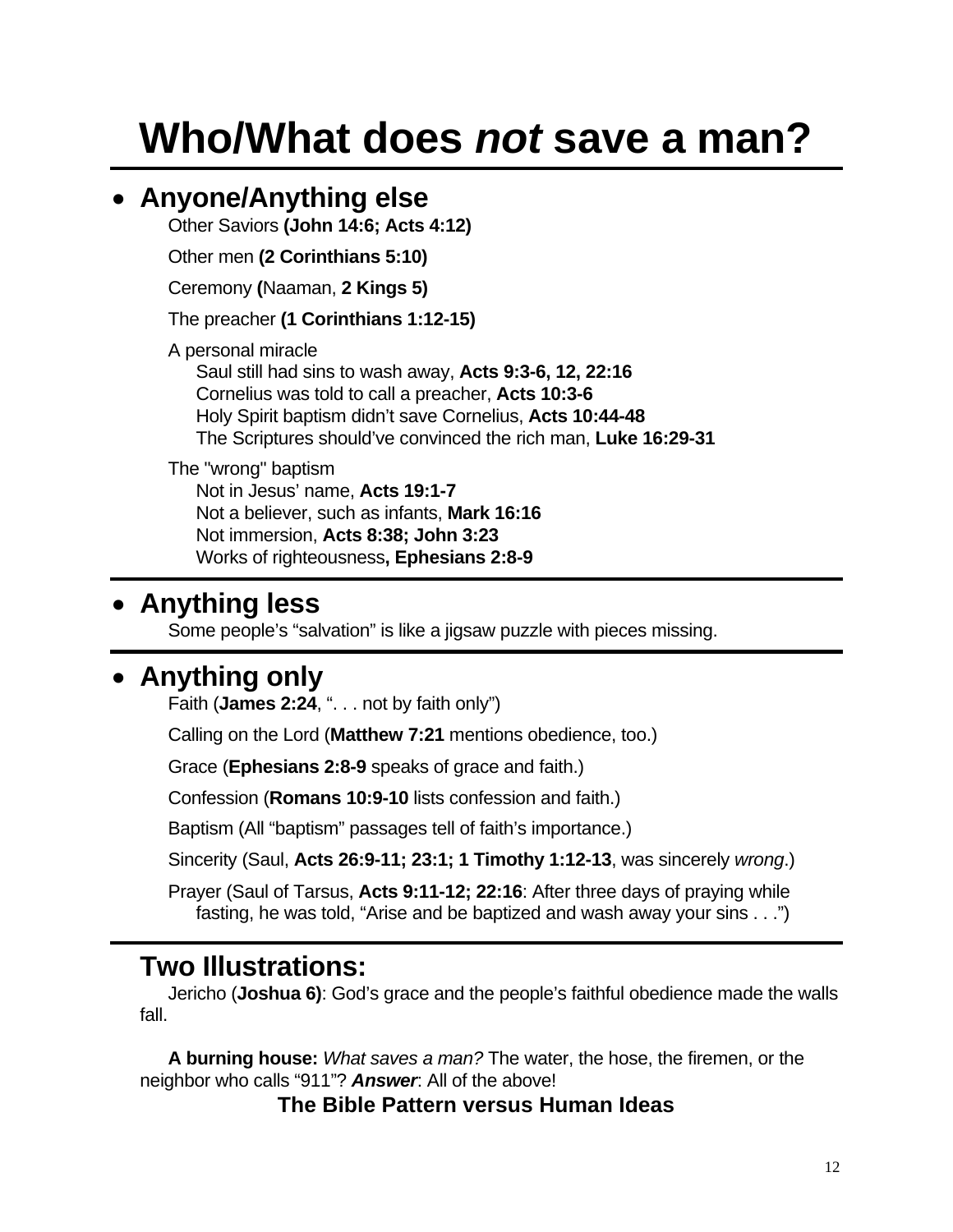From looking at the 10 examples of conversion in Acts, we see *no pattern of circumstance*. In other words, everyone had a unique experience in coming to believe in Jesus. However, there is, indeed, a very clear *pattern of conversion*. In other words, in spite of their unique experiences, they all ended up doing the very same things in order to be saved. As **Romans 6:17** states:

God be thanked that though you were slaves of sin, yet you obeyed from the heart that form of doctrine to which you were delivered.

The "form of doctrine" is the teaching to which every believer conforms. The New Testament was first written in Greek, and the Greek word for "form" is the word for a mold, or matrix. Molten metal is poured into it, and every lump of metal that is poured *in* comes *out* with the exact same shape as every other lump of metal.

But in spite of the clear pattern of conversion in the Bible, there are many schemes of men. Various denominations teach a wide variety of **human ideas** about what saves a non-Christian. But by simply reading the Bible passages carefully, especially the conversions in Acts, these false doctrines are exposed.

Many false teachings center around a misunderstanding of the place of baptism, so let's first examine **three Bible teachings about baptism**:

- **1)** There is only **one baptism. Ephesians 4:5** The Bible refers to several other baptisms, both literal and figurative, but when it comes to church doctrine (notice the "seven ones" in **Ephesians 4:4- 6**), there is only one baptism.
- **2)** Baptism has only **one purpose** the forgiveness of sins. This is described in various ways (cutting off sin, for example) and leads to salvation with all the related blessings. This one purpose is mentioned in *every passage* about baptism. For example,

Baptism makes disciples. **Matthew 28:18-20** 

When we are baptized into Christ, we put on Christ. **Galatians 3:27**

Water *alone* does *not* save. Every passage that mentions baptism also mentions faith. But **water baptism does, indeed, save! 1 Peter 3:21** 

Baptism is an appeal for a clean conscience to God. **1 Peter 3:21** 

The church is cleansed by the washing of water with the (power of the) word. **Eph. 5:26**

Baptism is the cutting off the old man of sin. **Colossians 2:11-13** 

Baptism involves a burial and a resurrection to a newness of life. **Romans 6:3-4** 

*No passage* assigns *any other purpose* to baptism. If someone says it's an "outward sign of an inward grace," begin your Bible study by simply asking him to find the verse that teaches that!

**3)** There is only **one baptism that was ever commanded.** While God administered Holy Spirit baptism directly to the apostles in **Acts 2** and to the household of Cornelius in **Acts 10**, the audience in both cases was commanded to be baptized. There had already been baptism in the Holy Spirit, so the baptism lacking was *water baptism*. **Titus 3:5** shows simply that there is a washing of regeneration that is different from the renewal of the Holy Spirit.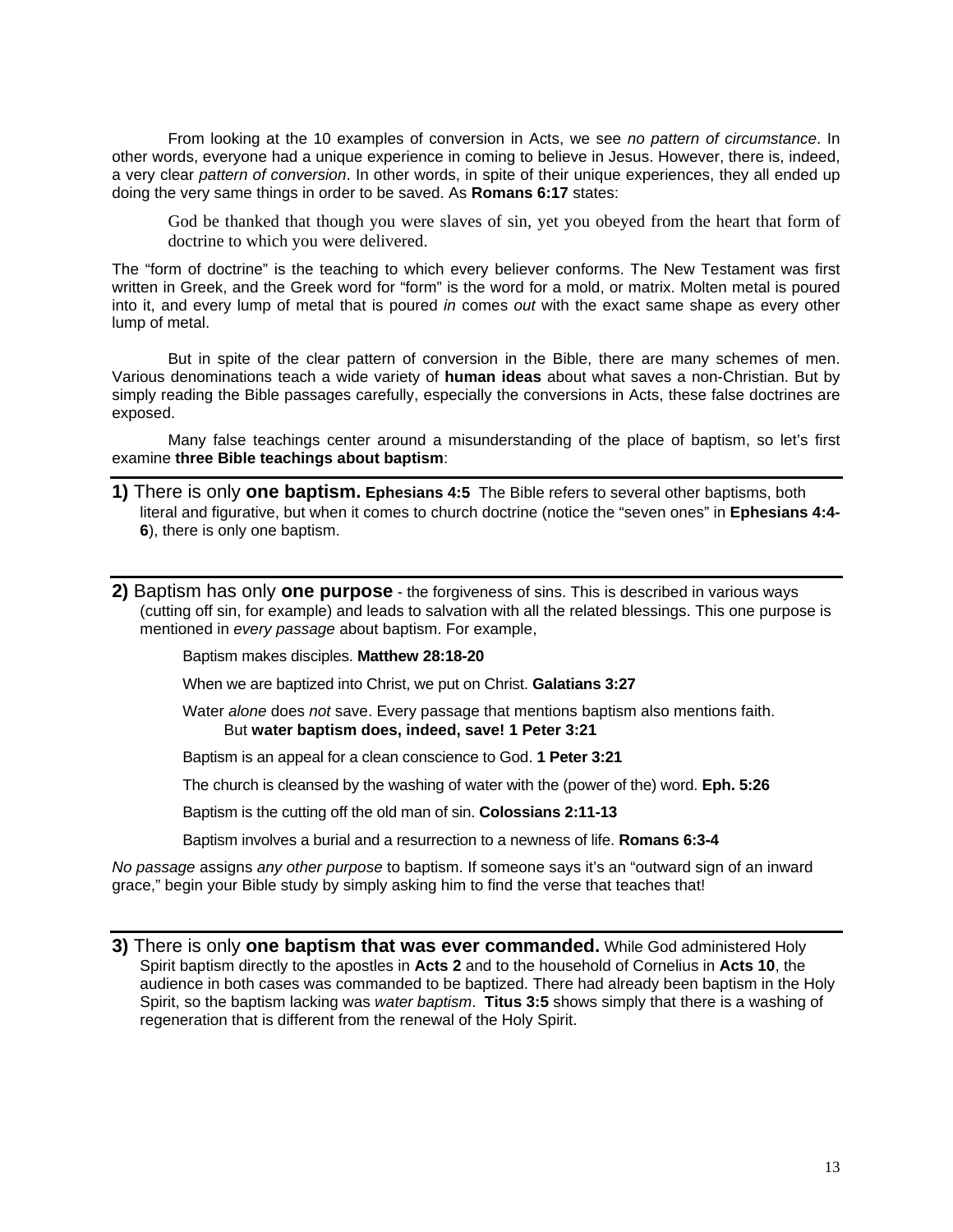Now let's look at some common **human ideas** about what saves a non-Christian.

- **1) Faith only.** Denominational teachings often say that a man is saved at the point when he believes in Jesus Christ and accepts Him as Savior. So the teachings usually include *actions* of hearing the word, believing it, confessing faith in Christ, and perhaps even praying. So "faith only" may be an unfair label.
- The sticking point is usually baptism, and people often get hung up because of a misunderstanding of the Bible's teachings about man's obedience to the gospel. (See **2 Thessalonians 1:8; Romans 2:8**) Specifically, it is claimed that baptism is a "work" and so can have no part in salvation, based on passages such as **Ephesians 2:8-9, Romans 4:4-5; 11:6**.
- Being baptized is, indeed, a "work," but *believing* in Jesus is "the work of God" (**John 6:28-29**) and repenting of sins is a *mental* action, or act of the will. Confessing faith in Christ is also an action. (**Romans 10:9-10**) There is an important difference between *works of righteousness* (obedience to God's law which lets us claim salvation on the basis of our own works, as could be said for Jesus' obedience to the Law of Moses) and *works of faith* (obedience which *demonstrates* our faith, and appeals to God for salvation on His terms of grace).
- Faith *and* works, *together*, justify a man. **(James 2:14-26)** The books of James and Romans approach the story of Abraham from different viewpoints in order to teach different aspects of the truth. (**Genesis 15:1-6; 22:1-18**) Whatever Abraham did, and whatever is said about Abraham does not change the Bible's teachings about baptism or about the pattern for becoming a Christian which we have studied in recent lessons.

#### **2) The Sinner's Prayer.**

*"Lord Jesus, I know that I am a sinner, dead in sins, and cannot save myself. I hereby accept you, Lord, as my personal Savior, and thank you, Lord, for eternal salvation. Amen."* 

- Here is a classic example of a doctrine invented by man. It may contain Biblical phrases and express godly attitudes, but the prayer, itself, is not in the Bible, and there is *no example* of a non-Christian being *told* to pray, and no example of a non-Christian being *saved* at the point when he prays.
- In fact, the example of Saul shows someone with new-found faith in Jesus Christ who has all the right attitudes. He prayed with fasting for *three days* **(Acts 9:1-11)**, but God sent a preacher who did *not* tell him, "God has saved you; go in peace," but commanded him, "Arise and be baptized and wash away your sins. . . ." **(Acts 22:12-16)** Saul's prayers had not washed away his sins!
- **3) The direct operation of the Holy Spirit** apart from any action of man. Notice that in each of the 10 examples in Acts, the people heard God's word being preached and were expected to take action. Although non-Christians are, indeed, dead in sin and unable to save themselves (see **Ephesians 2:1-10**), non-Christians are called to obedience. "Save yourselves from this untoward generation." (**Acts 2:40**, KJV)
- **4) A personal miracle.** Consider the roles that miracles, and divine intervention played in . . .

**Acts 2** - Holy Spirit baptism on the apostles

**Acts 8:5-12** - Philip's miracles in Samaria

**Acts 8:26-40** - The Holy Spirit's guidance of Philip to the Ethiopian

**Acts 9:1-18** - Saul's heavenly vision and miraculous healing, and

**Acts 10** - The angel's conversation with an angel, Peter's heavenly vision and dialogue with God, and Holy Spirit baptism on Cornelius and his household (compare **Acts 11:1-18**) [Notice, also, the notes, above, under 3) There is only one baptism that was ever commanded.]

In every case, the miracles either served to show that the preaching was from God, or served to bring the sinner together with a preacher who could tell him what to do to be saved.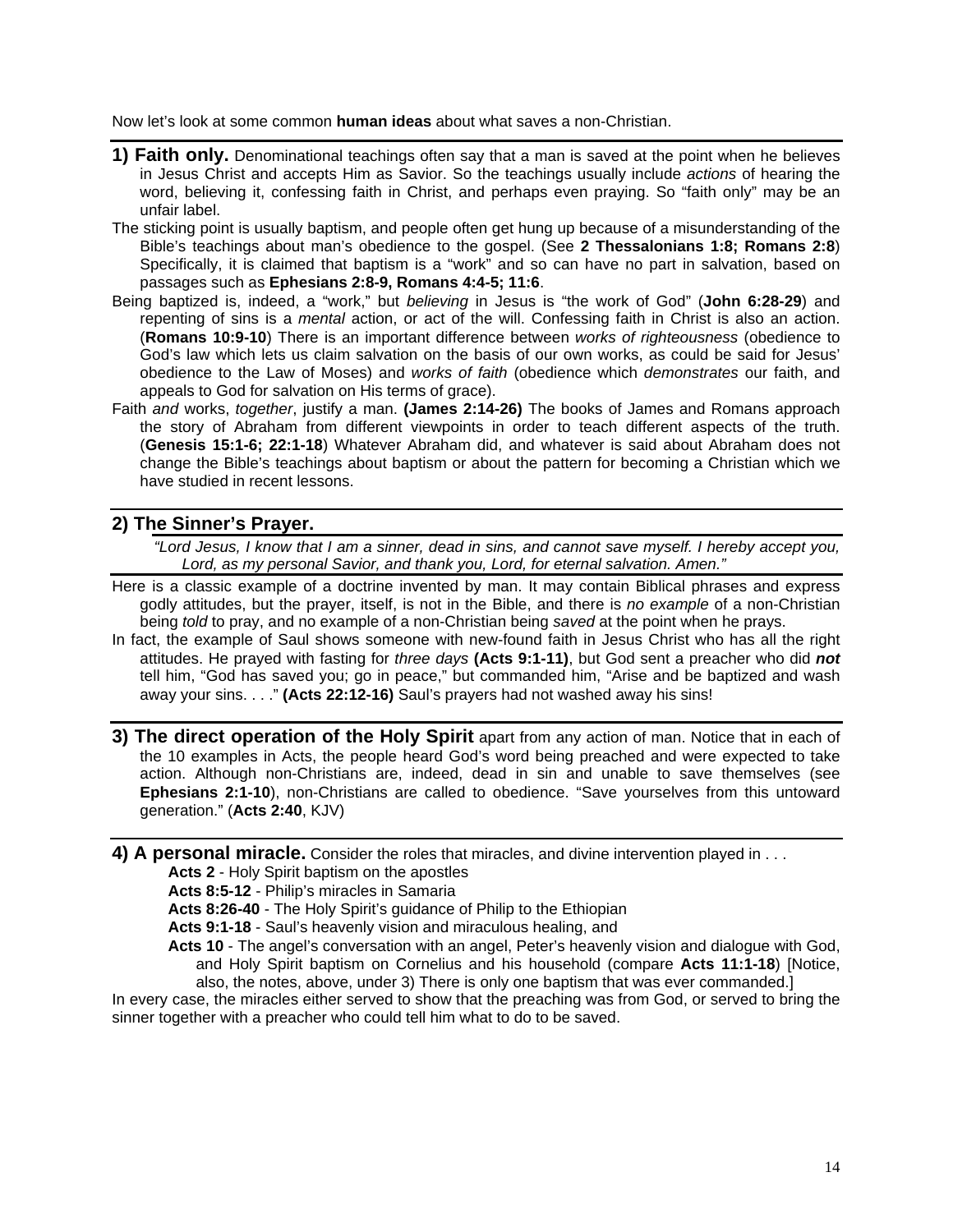### **Lesson 7: 3,000 Jews (Acts 2)**

#### Notes and Questions on the 10 Conversions

#### **Summary**

The apostles receive miraculous power when they receive the Holy Spirit. They immediately preach Jesus as Lord and Christ to a huge crowd of Jewish worshippers. Those who believe are saved and develop a close relationship. They spend their time worshipping God and helping each other, and are well received by the people at large.

#### **Notes**

The coming of the Holy Spirit in this chapter fulfilled many prophecies, including the promises of Jesus in **John 14 - 16**, **Mark 9:1** and **Acts 1:5, 8** (compare **Luke 24:49**). Peter said that the Holy Spirit's coming was the subject of Joel's prophecy in **Joel 2:28-32**.

The apostles' miraculous power included the ability to speak in languages that they didn't know (**2:4**). It's hard to know just how many languages would have had to have been spoken in order to reach the whole audience. If there were more languages than apostles, there may have been some miraculous help to the hearers. The places represented included the extreme edges of the Roman Empire: NE - Parthia; E - Judea; SE - Arabs; NW - Rome; N - Cappadocia; S - Egypt and Cyrene.

The Jews' evening started at 6:00 p.m. and lasted 12 hours. Then their day started at 6:00 a.m. and lasted 12 hours. Evening always came first, as in Genesis 1. The third hour of the day, then, was 9:00 a.m.

Peter preached the death, burial, resurrection and ascension of Jesus. Because his audience was Jewish, he quoted three times from the Old Testament. His introduction explained the coming of the Holy Spirit. Then he summarized Jesus' life. He quoted from the Psalms to make two points: 1) The Christ would be resurrected. Jesus, not David, had been resurrected - - Peter had seen the empty tomb and had seen Jesus Himself. So Jesus was the Christ. 2) The Lord would ascend to God's right hand. (Peter used the same passage that Jesus had used to stump the Pharisees, **Matthew 22:41-46**.) Jesus had ascended, (Peter had watched Him go!) so Jesus was Lord.

**Acts 2:27** in the King James Version reads, "Thou wilt not leave my soul in hell. . ." This is simply a poor translation and can be very confusing. The Greek word is "Hades," meaning death or the realm of the dead. The words for hell ("torment") are "gehenna" and "basanos." Jesus never went to torment. He told the thief on the cross that they were going to Paradise. **(Luke 23:43)** The story of the rich man and Lazarus **(Luke 16:19-31)** describes the realm of the dead (Hades, **v. 23**), as having two parts: Abraham's bosom (obviously Paradise) and torment. Jesus went to the pleasant part of Hades. The same confusion arises in **Matthew 16:18**, where Jesus says of the church, "The gates of hell shall not prevail against it." (KJV) This actually reads, "The gates of Hades . . . ." Clearly, Satan's dominion (hell) often prevails against the church by leading the saints into temptation and sin. But death (Hades) can never harm the church.

3,000 were saved on Pentecost, but 3,000 may have been only a small percentage of the number of Jews assembled. Remember that they had come from all over the Roman Empire.

The disciples' obedience (**v. 41**), spiritual activities (**v. 42**), steadfastness (**v. 42**), fear (**v. 43**), generosity (**vv. 44-45**), association (**v. 46**), joy (**v. 46**), sincerity (**v. 46**) and good reputation (**v. 47**) are all important aspects of the pattern of New Testament Christianity. Their new lives had started from the apostles' preaching and were continually guided by the apostles' teaching, or doctrine.

#### **The Baptism of the Holy Spirit, verses 1-13**

1) Describe the people in the audience for these events. (Hint: v. 5)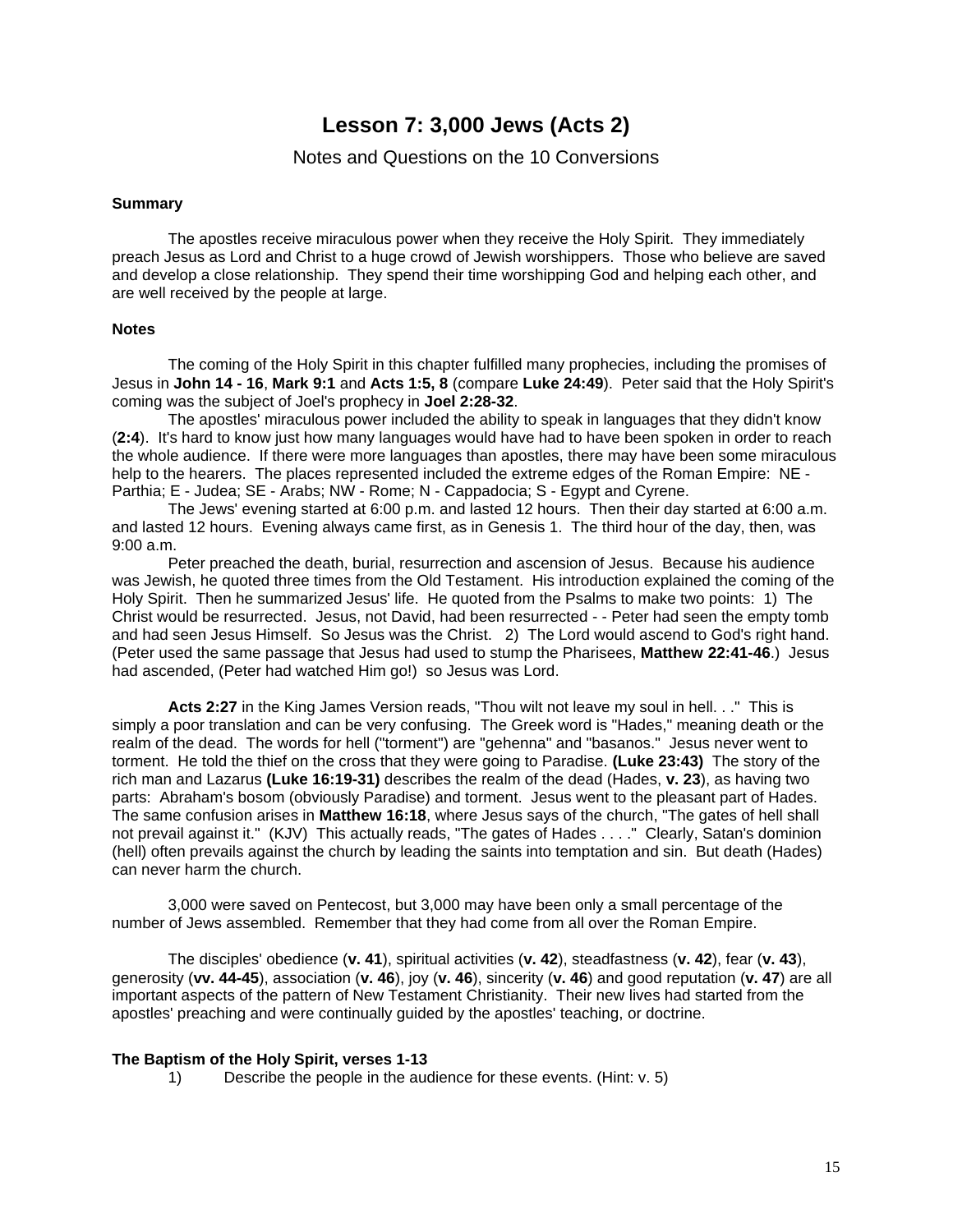- 2) What did they hear that made them come together?
- 3) What were the apostles talking about, and what was so amazing?

#### **The First Gospel Sermon, verses 14-36**  $4-21 -$

| 4)        | vv. 1 |
|-----------|-------|
| Summarize | VV.   |

| Summarize   | vv. 22-24 -   |
|-------------|---------------|
| the sermon. | vv. 25-32 -   |
|             | $vv. 33-35 -$ |

v. 36 -

- 5) On whom had God promised to pour His Spirit?
- 6) To whom would salvation come, according to Joel?
- 7) What two things did the Christ accomplish that David didn't do? a.

b.

#### **The Start of the Church, verses 37-47**

- 8) What promise was Peter talking about in verse 39?
- 9) To whom was the promise?
- 10) Describe what happened among those who "gladly received his word."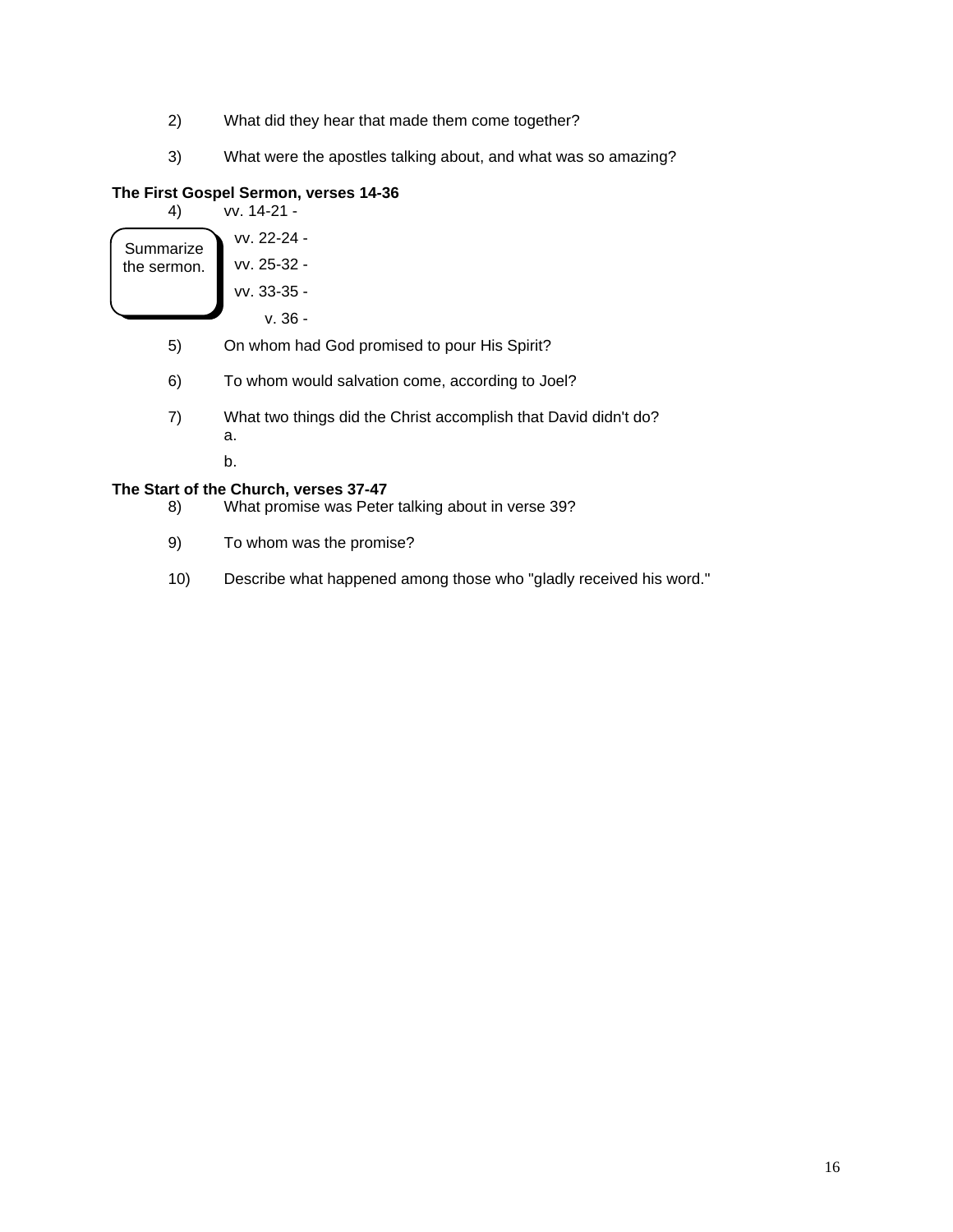## **Lesson 8: Some Samaritans, A Sorcerer, And A Treasurer (Acts 8)**

Notes and Questions on the 10 Conversions

#### **Summary**

The execution of Stephen encourages the Lord's enemies. A severe persecution starts, and the disciples (but not the apostles) flee Jerusalem.

Philip goes north to preach in neighboring Samaria, and the gospel enjoys great success.

#### **Notes**

Ironically, persecution caused the gospel to spread.

Philip could do miracles, but the apostles came from Jerusalem and laid hands on the disciples to impart the Holy Spirit. The gift of the Holy Spirit did not automatically follow water baptism.

People always went "down" from Jerusalem even if they were traveling north because Jerusalem is on a mountain. Gaza, Azotus and Caesarea are all cities along the Mediterranean coast of Palestine. Gaza is WSW of Jerusalem. Caesarea is N of Azotus which is NE of Gaza.

Ethiopia is an African country SW of Palestine, and the treasurer may have been a black man. Strictly speaking, eunuchs are castrated men, and as such were often given the job of guarding the royal harem. From this practice, the term "eunuch" came to be applied to any officer, even married men. (E.g., the Hebrew word for eunuch, <saris>, is translated "officer" in **Genesis 39:1**.)

 **The Samaritans** serve as an example that preaching, not miracles, converts souls to Christ.

**Simon** serves as a clear example of

- **1)** the gospel's power to convert prideful people,
- **2)** how a person's old life-style can corrupt his Christian walk,
- **3)** how quickly a new Christian may sin, and
- **4)** how a Christian receives forgiveness.

#### **The treasurer** serves as an example of

 **1)** the gospel's power to overcome differences in race and culture,

- **2)** diligent Bible study, even of difficult passages,
- **3)** God's control over circumstances to bring together preachers and sinners,
- **4)** the sense in beginning at the student's level of understanding, answering *his* questions,
- **5)** the power of the Old Testament to preach Christ,
- **6)** confession of faith in Christ,
- **7)** the mechanics of water baptism,
- **8)** the urgency of baptism, and
- **9)** the joy that follows being baptized.

Some Greek manuscripts omit **verse 37**. The example of the treasurer still fits the pattern of all other conversions in Acts, and there are other passages about confession. (E.g., **Romans 10:9-10**)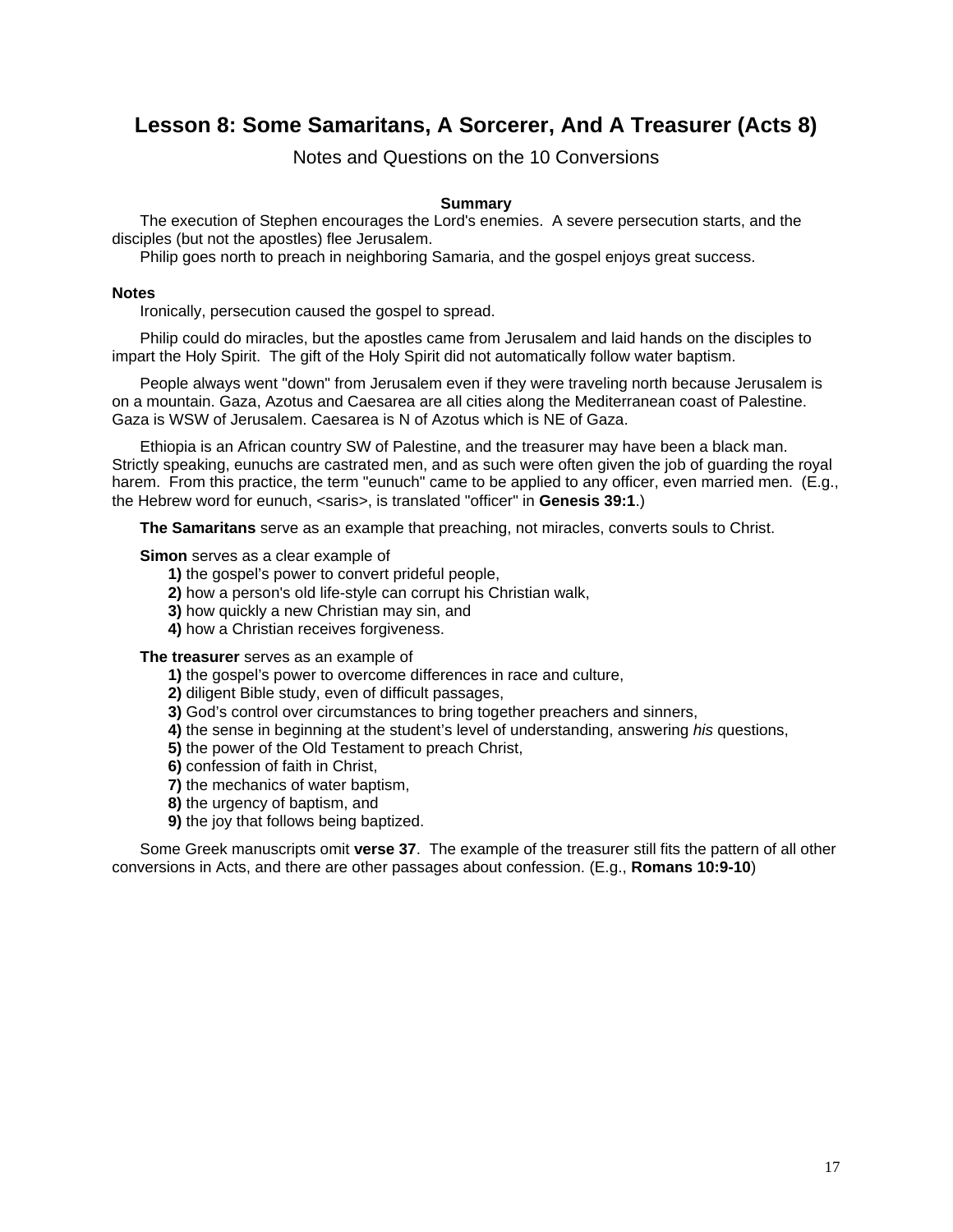#### **Scattering to Samaria, verses 1- 8**

- 1) To where did Christians scatter?
- 2) Who stayed in Jerusalem?
- 3) What did the scattered Christians do? . . . hide?
- 4) Verse 5 Is this Philip the apostle? How do you know?
- 5) Besides preaching Christ, what did Philip do?

#### **Simon the Sorcerer, verses 9-25**

- 6) Was Simon the magician new to Samaria?
- 7) Put verse 9 in your own words.
- 8) Describe Simon's reaction to Philip (3 things). a.
	- b.
- c. **C.** 
	- 9) What miraculous thing did Philip (the miracle worker) *not* do?
	- 10) How and when did the Samaritans receive the Holy Spirit?
	- 11) What did Simon try to do?
	- 12) Should a Christian be re-baptized when he sins? Explain.
	- 13) What could the apostles add to Philip's message? (See v. 25.)

#### **The Ethiopian Treasurer, verses 26-40**

- 14) Tell about 2 supernatural events involved in the treasurer's conversion. a. b.
	- 15) **DIG**: What Old Testament passage was the eunuch reading?
	- 16) Does "preaching Jesus" involve preaching about baptism?
	- 17) Who suggested that the treasurer be baptized?
	- 18) The treasurer went on his way doing what?
	- 19) Philip went on his way doing what?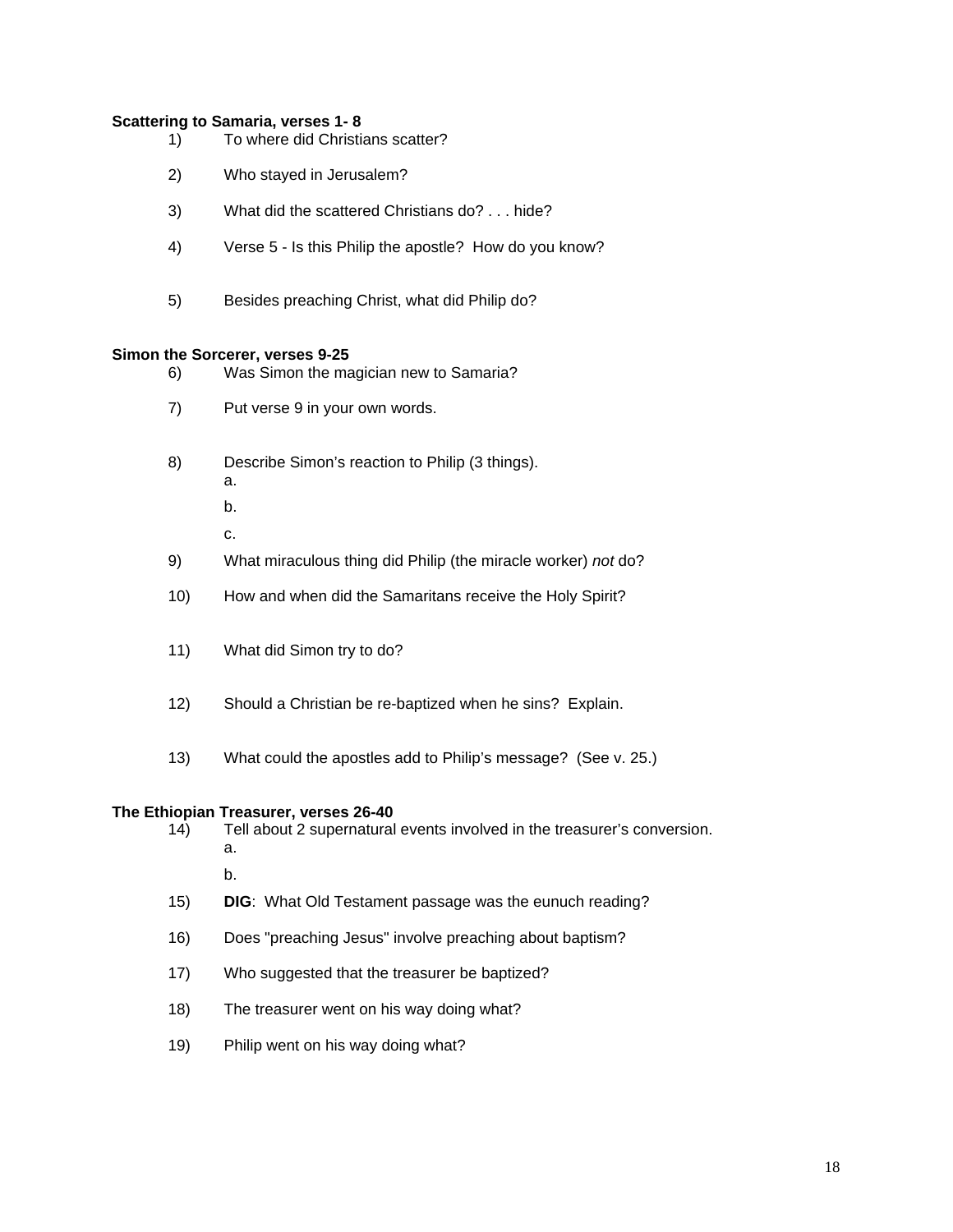### **Lesson 9: Saul (Acts 9:1-31) (Read** *his version* **of his conversion in Acts 22:3-21; 26:9-20)**

Notes and Questions on the 10 Conversions

#### **Summary**

 In **Acts 7**, Saul was introduced as a collaborator in Stephen's execution. In **chapter 8**, he "made havoc of the church." In **chapter 9**, he sees the Just One and hears His voice. Saul the persecutor is convinced from that one, brief encounter that Jesus had been raised from the dead, had ascended to heaven, and was therefore Christ and Lord. He learned that his devotion to God had been pitifully misguided. (Compare **Romans 10:1-3**.)

Saul makes a 180 degree turn in his life, and in so doing becomes Saul the persecuted. The Jews lose their champion Christian chaser, and the church in the whole region has peace.

#### **Notes**

Damascus was about 130 miles north of Jerusalem. Saul was very determined to stop what he perceived as the Christian "heresy" from spreading.

Saul had been kicking "against the goads" (similar to cattle prods). In other words, because he was a zealous Jew, he should've known from the Old Testament Scriptures that Jesus was the Christ, but he was resisting the truth and God's guidance.

Saul's transition from Judaism to Christianity was complete in belief and practice, but the Jews never stopped persecuting him, and he never stopped loving his Jewish brethren. When Saul started preaching for the very people he had gone to persecute, he was feared by Christians and considered to be a traitor by the Jews. To get an idea of his predicament, imagine Hitler seeking asylum in the United States and later becoming a general in the U.S. Army. Saul had few, if any, friends, at this point in his life, but he remained committed to the Lord Jesus and to his service. He joined himself to Christians back in Jerusalem, although with difficulty. Thankfully, Barnabas makes his second appearance in the book of Acts, befriending and encouraging the outcast Saul, and defending his conversion to the Christians. The brethren responded well to Barnabas' example and words.

The Jews held considerable political power, as seen in their successful plots to have Jesus crucified and Stephen stoned. Of course, Saul himself was wielding this very power on his trip to Damascus. Once he was converted, however, Saul found himself politically powerless and under the equivalent of a warrant for his arrest in Damascus, but escaped back to Jerusalem. (See **2 Corinthians 11:32-33.**) He later escaped a Jewish assassination plot against him in Jerusalem. (His Jewish associates shared Saul's own former, deep hatred of Christians.) His new Christian brethren sent him back home to Tarsus (N of the island of Cyprus).

**Saul's conversion** serves as a clear example of

- **1)** what does not save: sincerity, Bible knowledge, prayer or a personal miracle,
- **2)** the need even for zealous, self-assured religious people to change religions,
- **3)** the gospel's power to humble and motivate us, and
- **4)** the sacrifice of personal power and position in order to serve the Lord.

**Before Meeting Jesus** *(Be sure to compare all three readings.)*

- 1) Who gave Saul authority to persecute Christians?
- 2) Describe Saul's attitude toward Jesus.

#### **Meeting Jesus** *(Be sure to compare all three readings.)*

3) What did Saul see? What did he hear?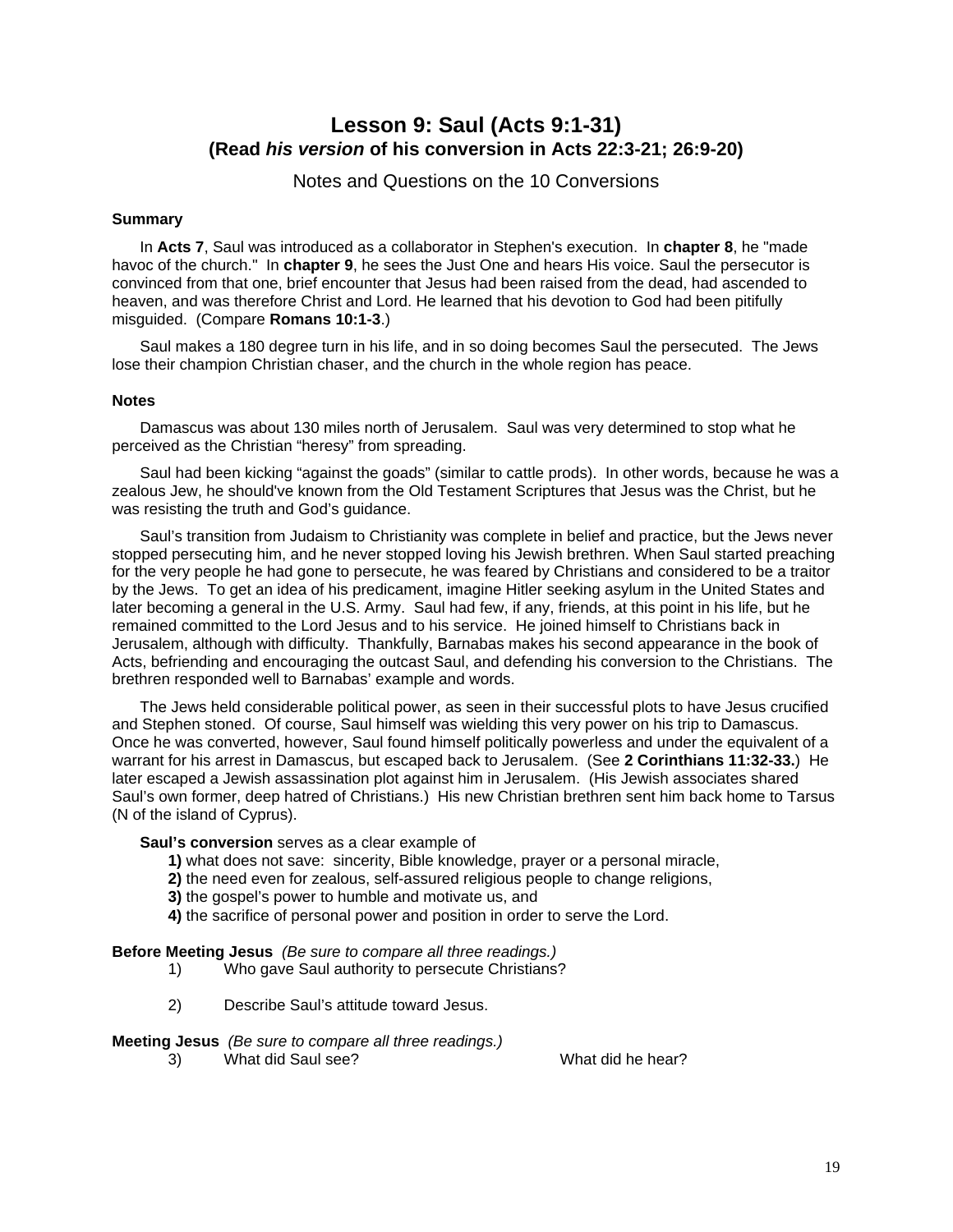4) What did his companions see? What did they hear?

- 5) What time of day was it?
- 6) What posture did Saul assume?
- 7) How did Jesus identify Himself?
- 8) Was it enough for Saul to be sincere in his religion? (See **Acts 23:1; 26:9; 1 Timothy 1:13**.)
- 9) Was Saul saved on the road to Damascus? Support your answer.

**After Meeting Jesus** *(Again, be sure to compare all three readings.)*

- 10) Was Saul saved once he believed and prayed? Support your answer.
- 11) In what sense does Ananias call him "brother Saul" before Saul was baptized?
- 12) List 3 supernatural events associated with Saul's conversion. a.

b.

c. **C.** 

- 13) List three things that Saul did during his first three days in Damascus. a. b. c.
	- 14) Did God hear the prayer of Saul the sinner? (See **Isaiah 59:1-2**; **John 9:31**.)
	- 15) Describe the mission that Jesus gave Saul.
	- 16) Saul would suffer greatly for the name of Jesus. How is this "poetic justice"?
	- 17) From **1 Timothy 1:12-17, 1 Corinthians 15:8-10**, and **Galatians 1:11-17**, describe Saul's attitude toward Jesus and toward himself.
	- 18) What impact did Saul's conversion have on circumstances for the churches in Judea, Samaria and Galilee?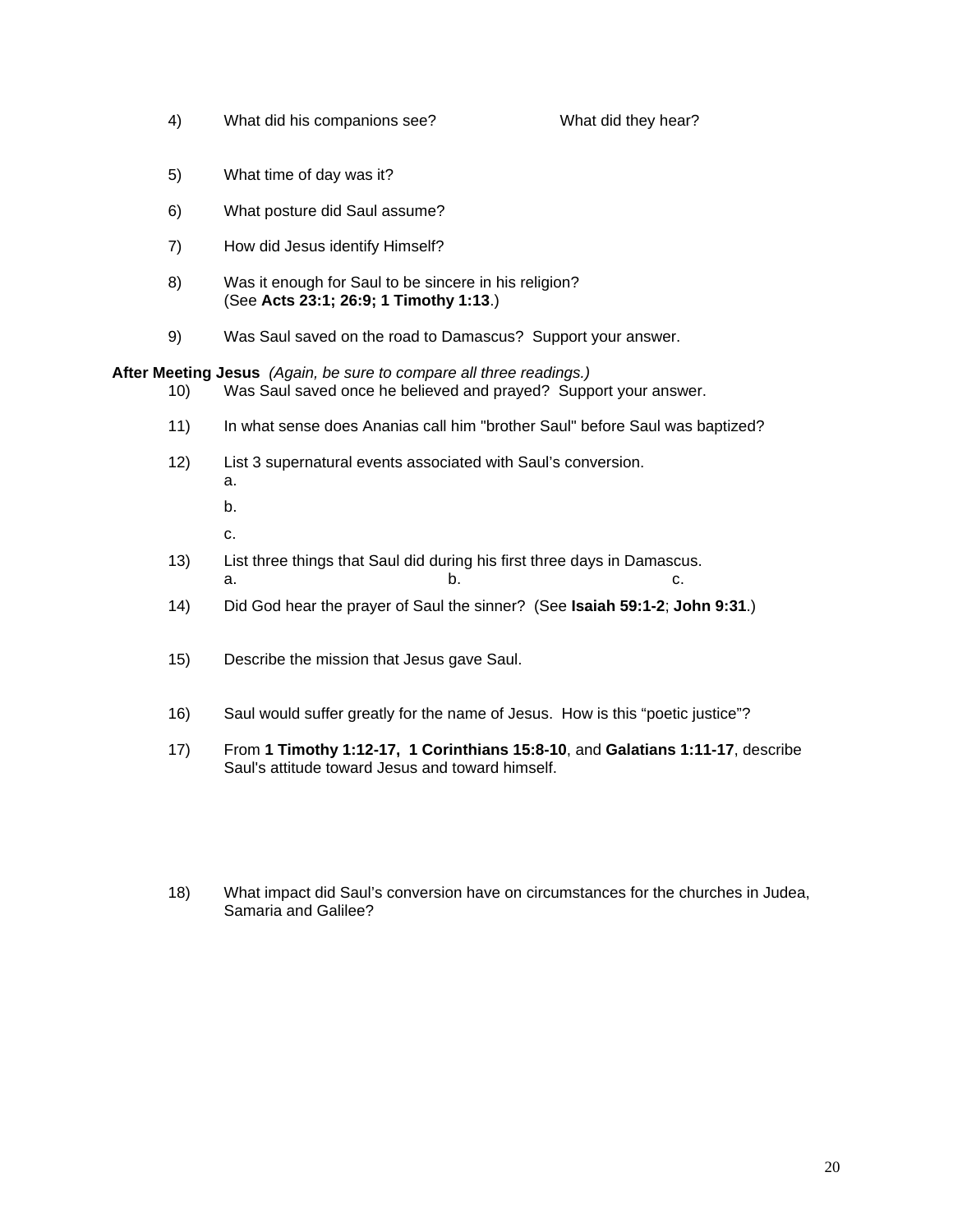# **Lesson 10: Cornelius (Acts 10:1-48; 11:1-18)**

Notes and Questions on the 10 Conversions

#### **Summary**

Cornelius was a pioneer in a new era in the kingdom of God -- He was the first Gentile convert.

God has a strong hand in all the events, from establishing Peter's credentials through miracles **(9:32- 43),** to sending visions to both Peter and Cornelius, to baptizing Cornelius and his household in the Holy Spirit.

Peter's Jewish brethren call him on the carpet because of his association with Cornelius. But when Peter explains God's workings in the events of **Acts 10**, the Jews withdraw their objections.

Once the promise of the Holy Spirit has been extended to Jews and Gentiles, the disciples receive a new name, Christians. (**Acts 11:26**; cf. **Isaiah 62:2**.) The church in Antioch, as a truly multiracial church, becomes Saul's headquarters for preaching to the end of the earth. **(Acts 13-28)** 

#### **Notes**

We don't know how long Philip was in Samaria or how long it took him to get to Caesarea **(Acts 8:40)**, and we don't know the exact timing of chapters 8, 9 and 10. But we know that Jesus, in **Matthew 16:19**, had promised to give *Peter* the keys to the kingdom (i.e., to open it to Jews, as in **Acts 2,** and Gentiles, as in **Acts 10**).

It's ironic that when Peter received the vision about clean and unclean animals, he was staying with a tanner, whose trade in tanning and preserving hides would have made him ceremonially unclean and perhaps caused him to live out on the S edge of town.

God is no respecter of persons **(Acts 10:34)**, but He is, indeed, a respecter of faith and obedience! **(10:35)** He grants special favors to the faithful *in every nation* on the same terms.

The Jews were accustomed to a special, exalted position in God's eyes (see **Romans 9:4-5**). They had a God-given command not to intermarry with other nations, and they often considered themselves superior to those in other races. It was very hard for them to accept the idea that non-Jews could be on equal footing with them. (Notice that Peter had to see a vision from God!) Racial prejudice and superior attitudes exist in many cultures. But prejudice between blacks and whites, for example, would have likely been seen as silly to the Jews, because they would have looked down on blacks and whites *alike* who were not Jews! Bible teachings on attitudes of prejudice and superiority abound, including **Romans 11, 1 Cor. 12:12-27, Galatians 3:26-29,** and **Eph. 2:14-18.**

Peter ties the events at Cornelius' house to the coming of the Holy Spirit in **Acts 2**. The promise was to the Jews, "and to all who are afar off." (**Acts 2:39**; compare **Ephesians 2:17**) Note that Peter does not quote from the Old Testament to his non-Jewish audience.

#### **Cornelius' Vision, 10:1-8**

1) What kind of man was Cornelius? Also, was he a Jew or a Gentile?

- 2) What was Cornelius doing when he saw the vision?
- 3) What purpose did the vision serve - did it save him? **(See 11:14.)**

#### **Peter's Vision, 10:9-16**

- 4) Describe Peter's vision.
- 5) The Law of Moses gave strict dietary instructions. Why did Peter argue with the voice?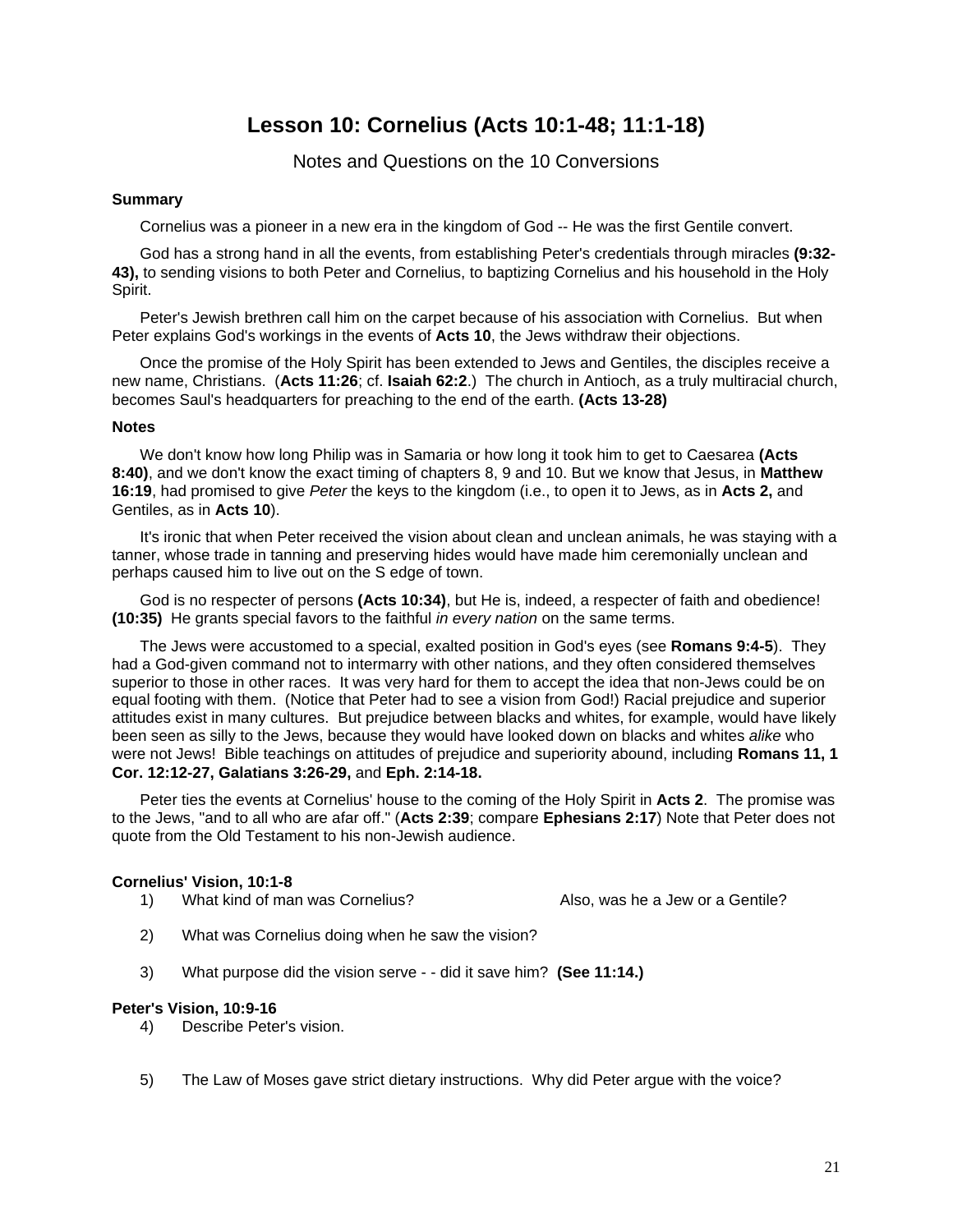#### **Peter's Preaching, 10:18-43**

- 6) What lesson had Peter learned from the vision about animals?
- 7) What purpose had *Peter's* vision served for *Cornelius*?
- 8) How did Peter react to Cornelius' worship?
- 9) Who was waiting for Peter, and for what were they waiting?

10) **10:34-35 -** 

**vv. 36-38 vv. 39-41 vv. 42-43 - Summarize** the sermon.

#### **The Baptism of the Holy Spirit, 10:44-48**

- 11) Find three phrases in vv. 44, 45, 47 that describe what happened during the preaching. **a.** 
	- **b.**

**c.** 

- 12) What were Cornelius and his group then able to do?
- 13) What prophecies did this fulfill?
- 14) What was Peter's reaction?
- 15) **11:15** says that the Holy Spirit fell on Cornelius "as upon us at the beginning." To what does that refer?

How is this with Cornelius different from what happened then?

16) **DIG:** Find where Jesus had said the quotation in 11:16.

#### **Peter Defends God, 11:1-18**

- 17) Specifically what was Peter's sin, according to those of the circumcision?
- 18) Tell what *God did or said* according to the following verses in **chapter 11**:  **9 -** 
	- **12**
	- **13**
	- **15**
	- **18**
- 19) What was the reaction of "they that were of the circumcision"?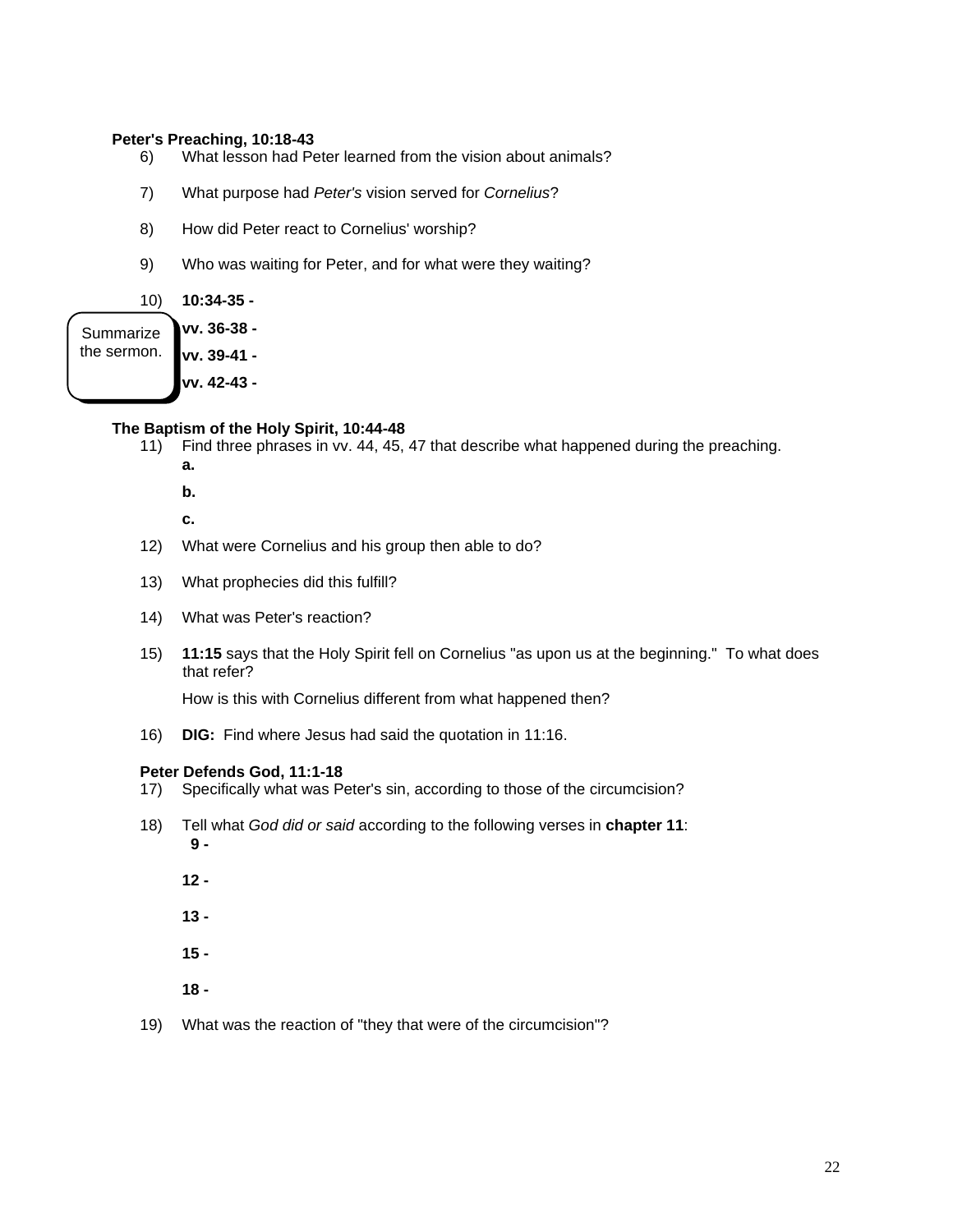#### **What About Cornelius' Baptism in the Holy Spirit?**

Cornelius was baptized with the Holy Spirit. The Holy Spirit fell on him and his household **(Acts 10:44)**, and they spoke in tongues. **(Acts 10:46)** This was "the same gift" as God had given the apostles **(Acts 11:17)**, happening "as upon [them] at the beginning". **(Acts 11:15; 2:2-4)** This Holy Spirit baptism had been *promised* by Jesus **(Acts 1:5; 11:16)**, but was not *commanded* by God or Peter, and was not administered by Peter (but rather by God Himself), so the subjects had no control over the baptism.

The reasons for Holy Spirit baptism are not entirely spelled out by God, except that it had been promised to "all flesh". **(Joel 2:28-32; Acts 2:17-21)** The only two times that it happened in the Bible were first to the apostles who were Jews **(Acts 2:2-4)** and later to Cornelius and his household who were Gentiles. **(Acts 10:44-46)**

Notice that God promised to "pour out His Spirit" **(Acts 2:17-18)** (i.e., Holy Spirit baptism), "and it shall come to pass that whoever calls on the name of the Lord will be saved." **(Acts 2:21)** So whatever the exact reasons for Holy Spirit baptism, it was a *separate matter from salvation*. In the case of Cornelius, Holy Spirit baptism served to "acknowledge" Cornelius and his household in the presence of the skeptical Jews **(Acts 15:8)** to show that there was no longer any difference between Jews and Gentiles in God's sight. **(Acts 15:9-11)** As wonderful a miracle as the Holy Spirit baptism was, the story of Cornelius was not finished.

#### **What Happened Next?**

After the Holy Spirit baptism **(Acts 10:44-46)**, Cornelius actually underwent *another* baptism: in water **(Acts 10:47)**, in the name of the Lord. **(Acts 10:48)** 

#### **Why Was Cornelius Baptized in Water?**

- **Because it was commanded.** Cornelius wanted "to hear all the things commanded [Peter] by God". **(Acts 10:33)** To forbid this water baptism would have been the same as withstanding God. **(Acts 10:47; 11:17)** After Cornelius was baptized in the Holy Spirit, he was still waiting to hear something be commanded. The only command Peter gave Cornelius was to be baptized in water. **(Acts 10:47- 48)** Once this command was given, the story of Cornelius is finished, and the writer moves on to tell how Peter defended his preaching to the Gentiles.
- **To be saved.** Peter was to tell Cornelius "words by which [he] and all [his] house will be saved" **(Acts 11:14)**, or "what [he] must do". **(Acts 10:6)** Remember that the purpose for Holy Spirit baptism was a separate matter from salvation. Also recall that every passage about water baptism assigns only one purpose to water baptism -- salvation (also described as the remission of sins, washing away sins, etc.) **(Acts 2:38; 22:16; 1 Peter 3:21; etc.)**
- **Not to follow John the Baptist.** The gospel of Jesus was proclaimed *after* the baptism which John preached **(Acts 10:37)**, when *the apostles* were commanded to preach to the people. **(Acts 10:42)**  After all, John did not preach the death, burial and resurrection of Jesus, because those events had not yet happened when John died.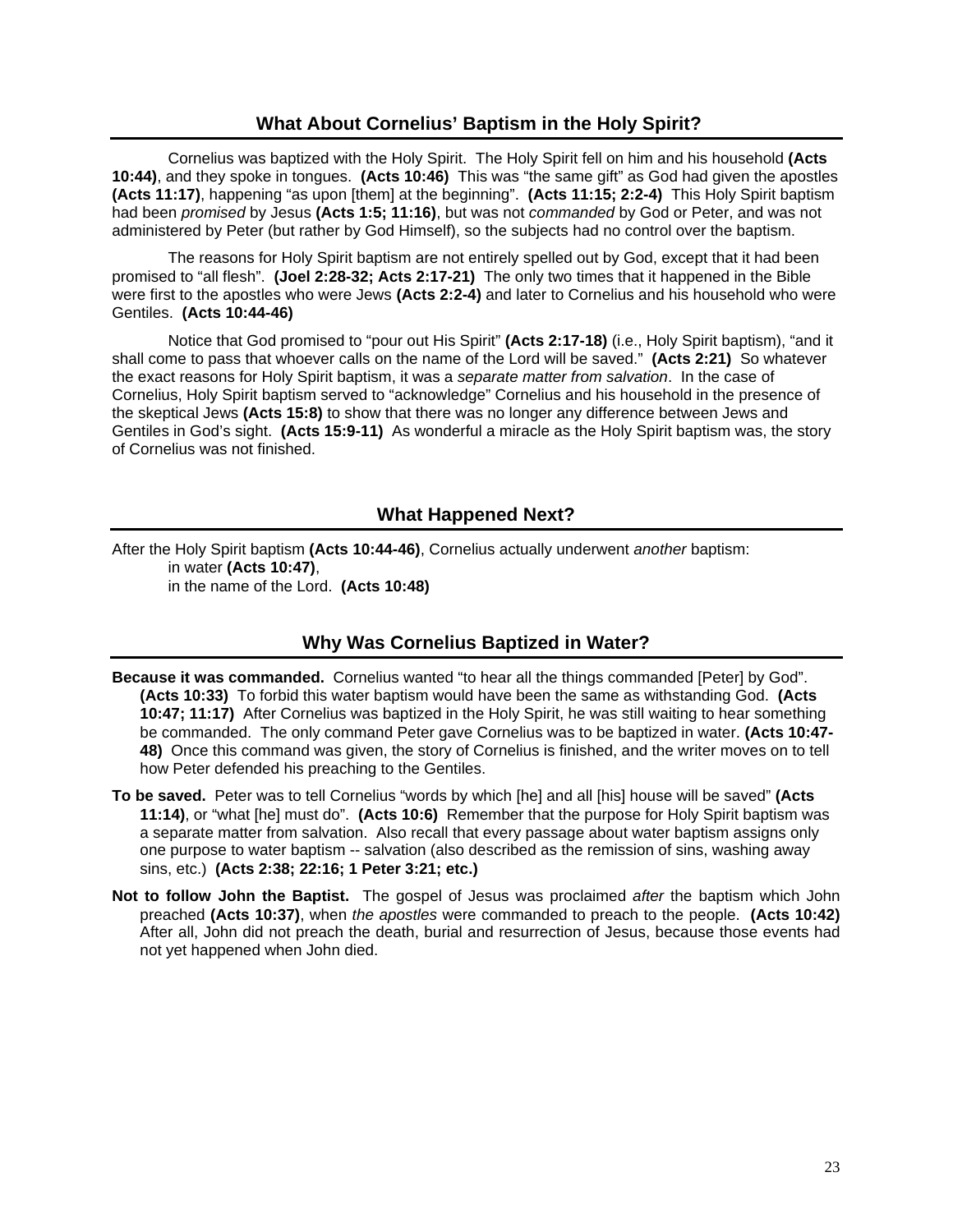### **Lesson 11: The Faithful in Philippi (Acts 16:11-40)**

#### Notes and Questions on the 10 Conversions

#### **Summary**

Because the Holy Spirit guides Paul through a dream, the gospel spreads to an important new city during Paul's second preaching tour. In spite of illegal and undeserved persecution, and partly *because of* the persecution, the gospel reaches two very different families in Philippi.

#### **Notes**

The narrator's (Luke's) use of pronouns indicates that he traveled with Paul from Troas to Philippi: "They *[Paul, Silas, Timothy]* came down to Troas" **(16:8)** and "we *[including the narrator]* sought to go into Macedonia." **(16:10)** Luke apparently stayed in Philippi when Paul, Timothy and Silas left, and "they came to Thessalonica." **(17:1)** When Paul passes through Macedonia later (during his third missionary tour), the "we" passages appear again. **(20:5)**

Lydia was already a worshipper of God, but was not a believer in Christ when Paul met her. Notice that it is only after Lydia was baptized that she might be judged "faithful to the Lord."

**Lydia's conversion** is an example of **1)** a businesswoman's obedience to the gospel, **2)** God's work on a receptive heart, **3)** the value of regularly assembling with others to worship, **4)** the lack of any need for a church building or formal service, and **5)** the strong, natural desire for fellowship with other Christians. As with all the examples, she was willing to change religions for the truth.

The masters of the slave girl encourage talk about God and the way of salvation as long as it lines their pockets. Once their income is stopped, we see their true attitude.

The jailer, on the other hand, is presented with no particular religious background, and may have been thinking only of his physical life (not his soul) when he asked, "Sirs, what must I do to be saved?" [Notice that he had just been interrupted from attempting suicide when he asked the question.] At any rate, Paul and Silas addressed the salvation of his soul, telling him to "believe on the Lord Jesus Christ" **(16:31)** Paul and Silas did not try to tell the jailer everything that would ever be required of him at that first instant. After all, why tell someone to repent before he even believes in Jesus? That would be like telling someone which street to turn on before telling him how to get to the right town! They then preached the word of the Lord to him **(v. 32)**, and the jailer showed his repentance by washing Paul's and Silas' wounds **(v. 33)**, was baptized in the middle of the night **(v. 33)** and had fellowship with Christians **(v. 34)**. *Only then* does it say that he "he rejoiced, having believed in God". **(v. 34)**

In contrast, Peter's audience in **2:37** *already had faith*, so he told them to repent and be baptized **(2:38)**. The 10 examples of conversion in the book of Acts are consistent with each other; we simply find the different people at different points of attitude and faith. In all ten examples we see people believing and being baptized.

**The jailer's conversion** is an example of **1)** using every opportunity to preach the gospel, **2)** the urgency of being baptized, and **3)** the joy that accompanies obeying the Lord. As with Lydia, the gospel reaches the whole household of those hearing the word.

A person's baptism accomplishes the remission of his sins and marks the beginning of his new life as a Christian. As with most of the other examples of conversion, the stories about these people stop once they are saved. We might read briefly about their joy over their salvation or about their fellowship with other Christians, but they are now saved, so the story of Acts, which is primarily concerned with the spread of the gospel, moves on to other people in other places.

Paul had a unique position as a Jew who was also a Roman citizen. He used his citizenship to his advantage with the authorities, but only after allowing himself to be beaten with rods for the name of Jesus.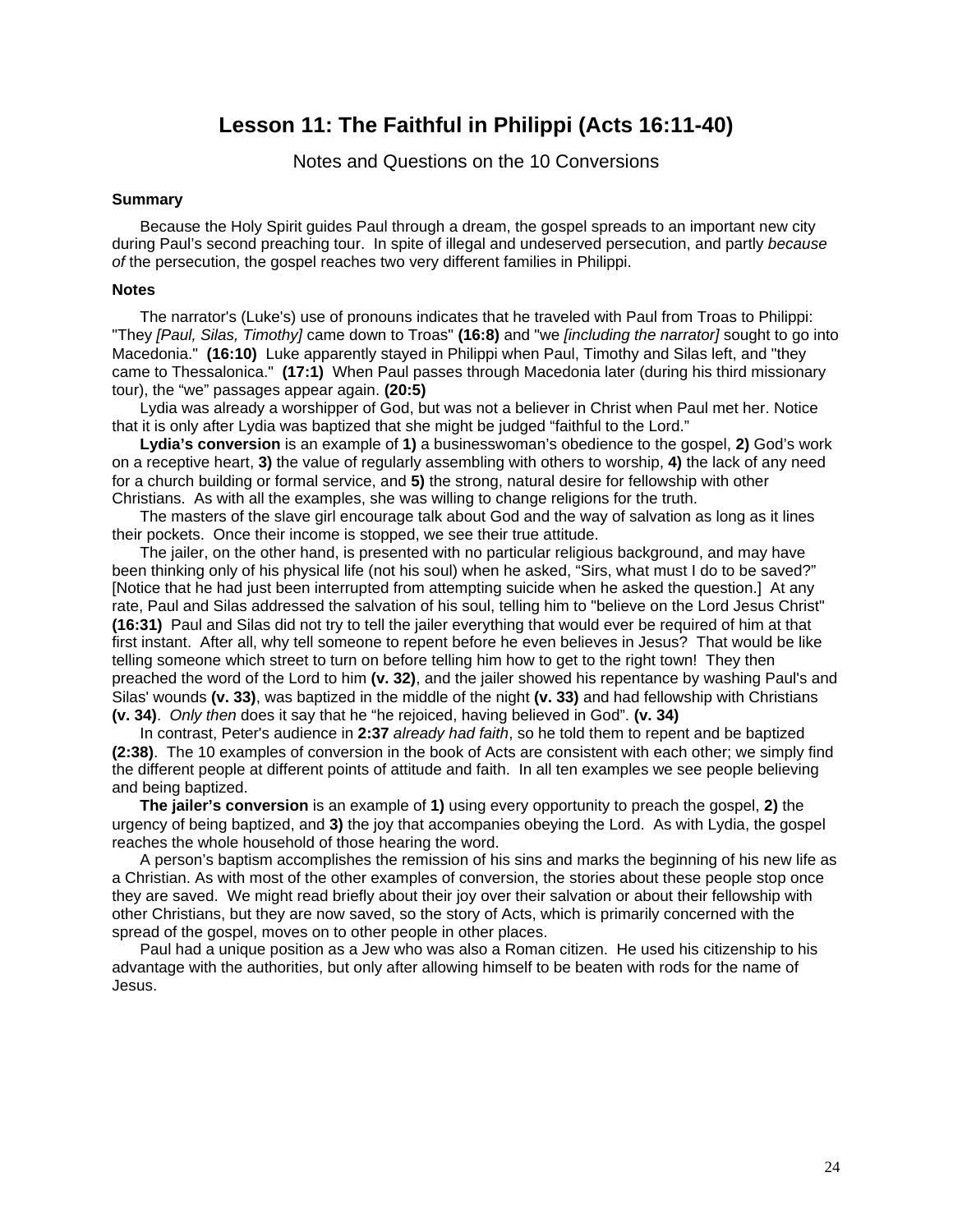#### **Lydia, 16:11-15**

- 1) Paul had seen a man in a vision. Tell who he found in Philippi, and where.
- 2) What kind of woman was Lydia religiously and professionally?
- 3) What did the Lord do for her?
- 4) How would she have had a unique sphere of influence as a Christian?

#### **The Philippian Jailer, 16:25-34**

- 5) What were Paul and Silas doing at midnight?
- 6) What effect do you think this had on the other prisoners?
- 7) What happened because of an earthquake?
- 8) Why did the jailer want to kill himself?
- 9) **RESEARCH:** What other event in Acts tells us that the jailer was being sensible?
- 10) **SPECULATE:** Why did Paul and Silas not run away?
- 11) What was the jailer's question?
- 12) What do you think he had in mind when he asked it?
- 13) On what topic did Paul respond to the jailer?
- 14) What unique sphere of influence would the jailer have as a Christian?

#### **"They have beaten us openly, uncondemned Romans!", 16:35-40**

- 15) Whom did the magistrates send to release Paul and Silas?
- 16) What was Paul's response?
- 17) Why were the magistrates afraid?
- 18) What did the magistrates want Paul and Silas to do?
- 19) What did Paul and Silas do first?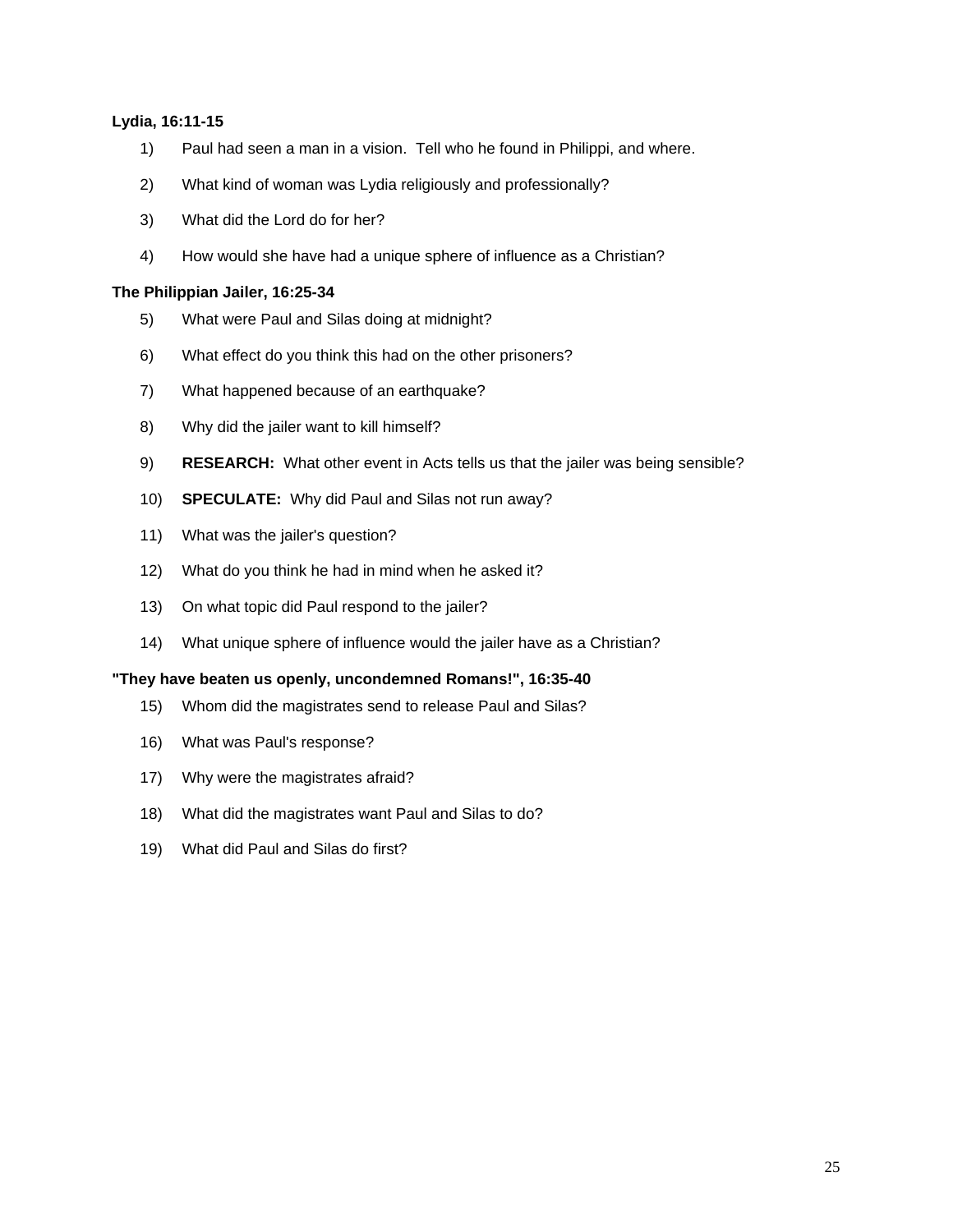# **Lesson 12: Many Corinthians (Acts 18:1-11)**

Notes and Questions on the 10 Conversions

#### **Summary**

On his second preaching circuit, Paul visits Corinth, a large, metropolitan city at the center of trade in the Roman Empire. The Lord has many people in that city, and Paul spends a year and a half finding, converting and training them.

#### **Notes**

Paul worked a secular job in addition to preaching.

Corinth was the capital of the province of Achaia. "Achaia" refers to the southern part of what is now the modern country of Greece. Macedonia was the province in the northern part of that peninsula. Recall that Philippi was "the foremost city of that part of Macedonia". **(Acts 16:12)** 

Paul's association with Aquila and Priscilla helps him now and pays dividends later in Ephesus. Aquila and Priscilla were Jews, and when Paul turned primarily to the Gentiles in Corinth, he moved in with Justus, apparently a Gentile, judging from his name. Ironically, only then does the ruler of the synagogue, Crispus, turn to the Lord.

**The Corinthians' conversion** is a simple example of people following the pattern of obedience to the gospel. We learn many additional lessons about the Corinthians from Paul's later writings to them in the books of First and Second Corinthians. Although the Corinthians are the ninth example of conversion in the book of Acts, they are the first case in which we can learn about their conversion directly from other Bible books. The 3,000 Jews in Jerusalem **(Acts 2)**, the Samaritans, Simon and the treasurer **(Acts 8)** and Cornelius **(Acts 10)** have basically nothing said about them outside of the book of Acts. Paul **(Acts 9, 22, 26)** had things to say about his former life compared to his life as a Christian in other Bible books, but not directly about his baptism. Lydia and the jailer **(Acts 16)** had a letter to them from Paul included in the New Testament (Philippians), but nothing very specific is said about their conversion. With the Corinthians, however, we learn about their former sins, their baptism, what their baptism specifically did for them, and even their attitudes toward their baptism.

#### **King James Version only: Match the words and phrases to their meanings. Leave 3 blanks on the right.**

|    |                             |                     | be aggressive                    |
|----|-----------------------------|---------------------|----------------------------------|
| а. | wrought $(v. 3)$            |                     | ironed                           |
| b. | pressed (v. 5)              |                     | was next door/shared a wall with |
| c. | raiment $(v. 6)$            |                     | worked                           |
| d. | joined hard (v. 7)          |                     | don't be quiet                   |
| е. | hold not thy peace $(v. 9)$ | pressured/compelled |                                  |
|    |                             |                     | clothing                         |
|    |                             |                     | went along reluctantly           |
|    |                             |                     |                                  |
|    |                             |                     |                                  |

1) What couple did Paul stay with first in Corinth? Mr. \_\_\_\_\_\_\_\_\_\_\_\_\_\_\_\_\_\_\_\_\_\_\_\_

- 2) Why had they left Italy? (Be sure to comment on their nationality.)
- 3) What was Paul's trade (besides preaching)?
- 4) How did Paul go about the task of preaching (where, when, and to whom)?
- 5) **RESEARCH:** Why did Timothy and Silas come to Paul, and what city did they come from?
- 6) **RESEARCH:** Paul "shook his raiment" at the blasphemers. Where had he done something similar?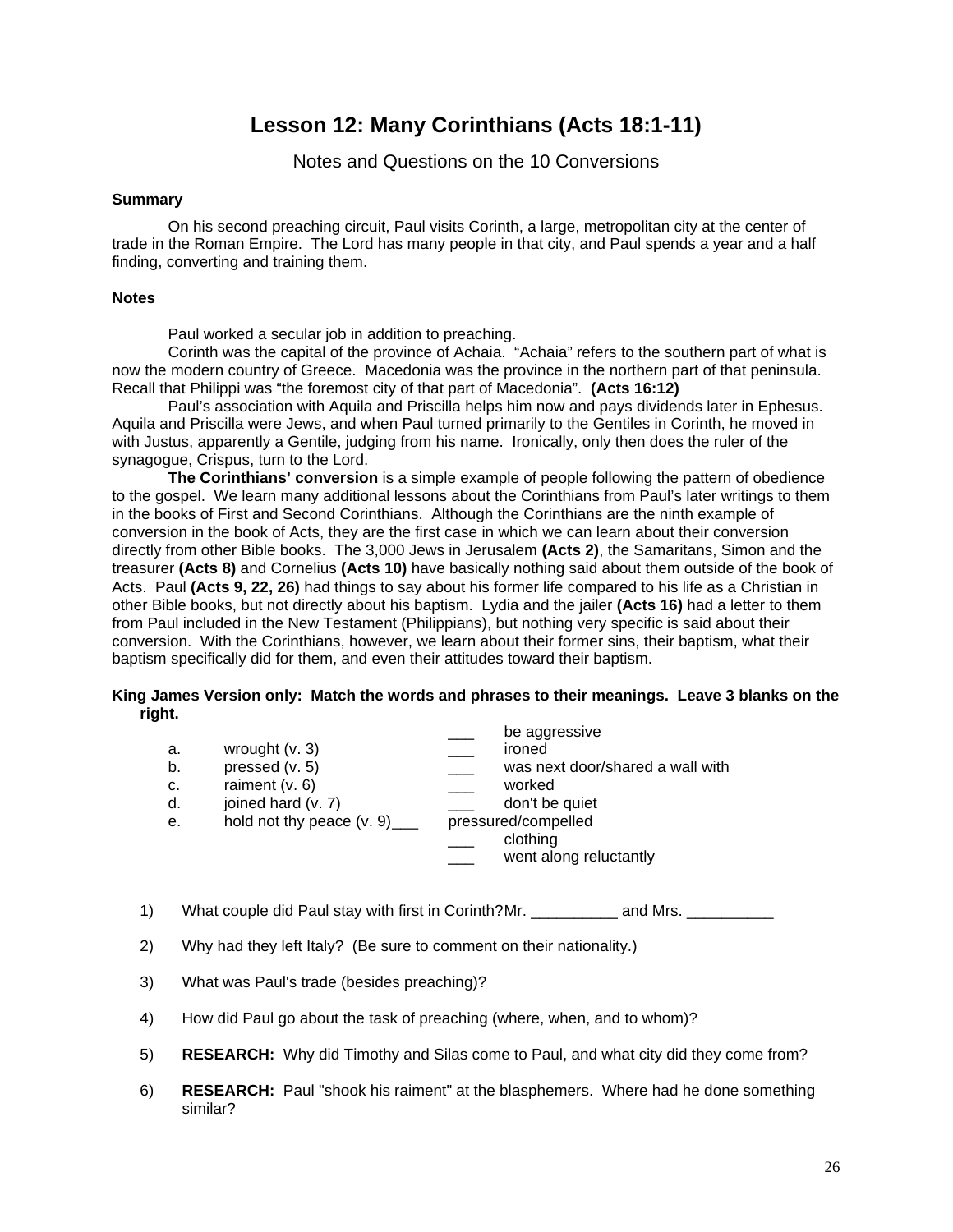- 7) What did Paul mean, "Your blood be upon your own heads"?
- 8) What worshiper did Paul stay with?
- 9) What influential Jew was converted? Notice he was not only ruler of the synagogue but also ruler of all his household!
- 10) What command did the Lord give Paul in a vision?
- 11) What promise did Jesus give Paul about the work in Corinth?
- 12) How long did Paul stay in Corinth?

#### **From 1 Corinthians 1:10-17**:

- 13) In whose name had the Corinthians been baptized?
- 14) What effect was Paul trying to have on the Corinthians' minds by reminding them of their baptism?
- 15) Who had baptized most of the Corinthians?
- 16) Why was Paul glad that he had not done most of the baptizing?

#### **From 1 Corinthians 6:9-11**:

- 17) List some of the sins committed by the Corinthians before they became Christians.
- 18) To what event does **1 Corinthians 6:11** refer? Use as many supporting Scriptures as needed.

#### **From 1 Corinthians 10:14-22; 11:17-22:**

19) Tell some of the points that need to be learned from the Lord's Supper.

#### **From 1 Corinthians 12:12-13:**

20) Tell the point(s) Paul is making about baptism.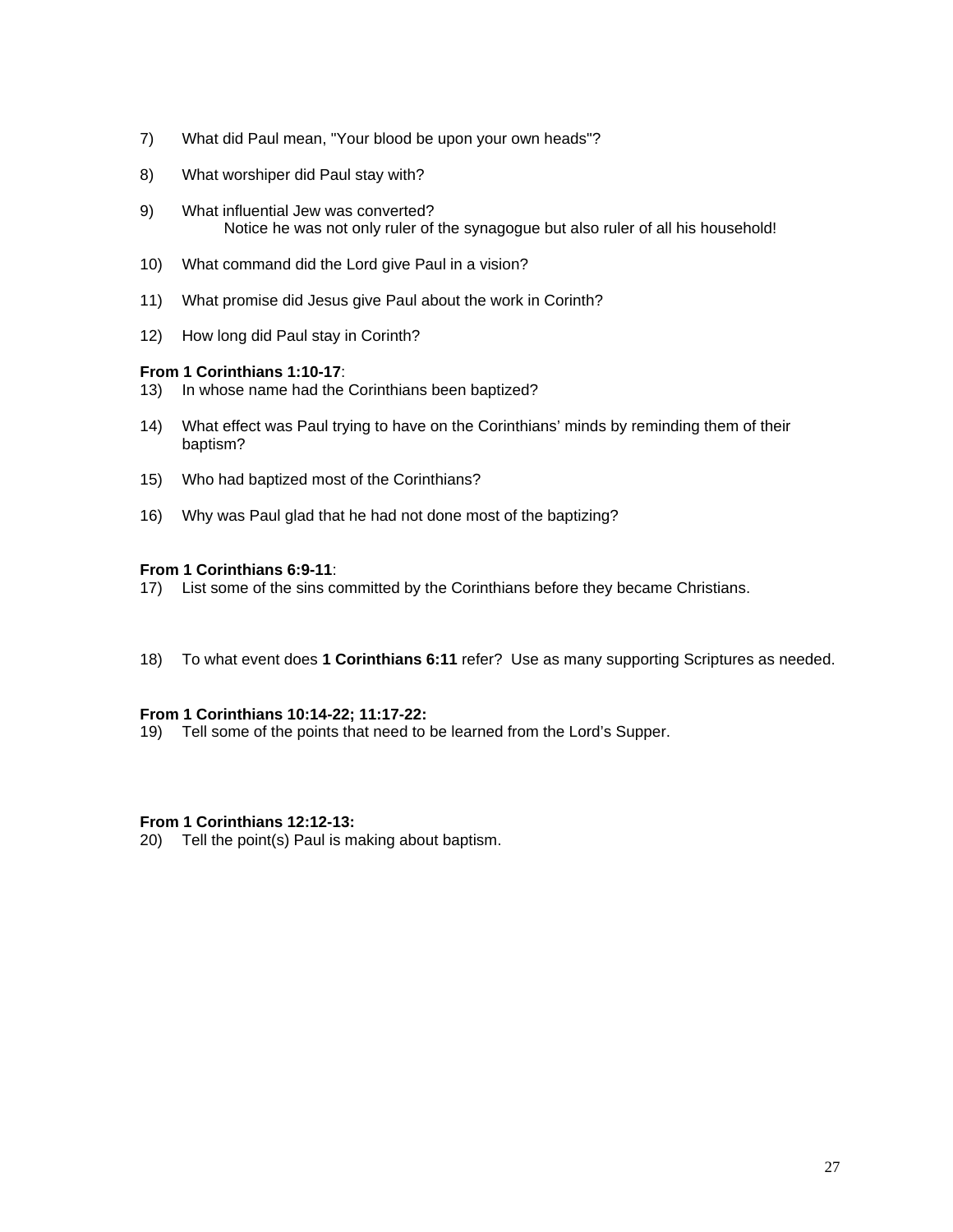# **Lesson 13: A Dozen Ephesians (Acts 18:24 - 19:20)**

Notes and Questions on the 10 Conversions

#### **Summary**

Paul begins his third preaching tour, again going overland from Antioch across Asia Minor. He had not spent much time in Ephesus previously, but now spends over two years there.

#### **Notes**

Aquila and Priscilla had housed Paul and had traveled with him from Corinth to Ephesus. **(18:18- 19)** They corrected Apollos in private, giving us an example of a woman participating in spiritual work, but using appropriate methods. (Compare **1 Timothy 2:11-12**.)

The Ephesians had been as faithful as they knew to be and had even been baptized (in John's baptism), but they had not been baptized "in the name of the Lord Jesus". Many people today are baptized for man-made purposes (i.e., any reason other than "for the remission of sins," **Acts 2:38**). God judges a person's faith when he confesses Christ (**Rom. 10:9**), and requires the right motive of belief and desire for salvation when someone is baptized, as well. (**Col. 2:12; 1 Pet. 3:21**) You may need to be baptized again, this time *for the right reason*, as these Ephesians did.

The Ephesians are the last of the ten examples of conversion. The ten cases form *no pattern of circumstance*. In fact, at least four preachers (including 2 apostles and 2 other disciples) preach in 8 regions over some 30 years in various private and public places. The people who hear the gospel are both men and women from a broad mixture of race, language, culture, religious background and wealth. But there is *a clear pattern of conversion* - a "form of doctrine," (**Rom. 6:17**) matching Jesus' promise in **Mark 16:16**, "He who believes and is baptized shall be saved."

The church in Ephesus started small but the word spread far and wide during Paul's stay.

**The Ephesians' conversion** is an example of **1)** being baptized for the right reason, even if it's not a person's first time to be baptized, **2)** the real meaning of "the name of the Lord", **3)** true, public repentance, **4)** the disciples having to separate themselves from their critics who had hard hearts, **5)** a willingness not only to confess that they had sinned, but also to "tell their deeds", and **6)** the sacrifice often associated with repentance.

#### **Apollos, 18:23-28**

- 1) Where was Apollos preaching?
- 2) From **vv. 24-25**, list some of his credentials for being a preacher.
	- **a. c. b. d.**
- 3) **(Choose one.)** His teaching was . . . **a.** deceptive **b.** incomplete, or **c.** unfounded
- 4) Who took him aside? Where were they mentioned before?
- 5) **SPECULATE**: How did they know the truth so well?

#### **Paul Spreads the Word, 19:1-12**

- 6) Why did Paul question the Ephesian disciples' baptism?
- 7) Describe their first baptism.
- 8) What was the problem with that baptism?